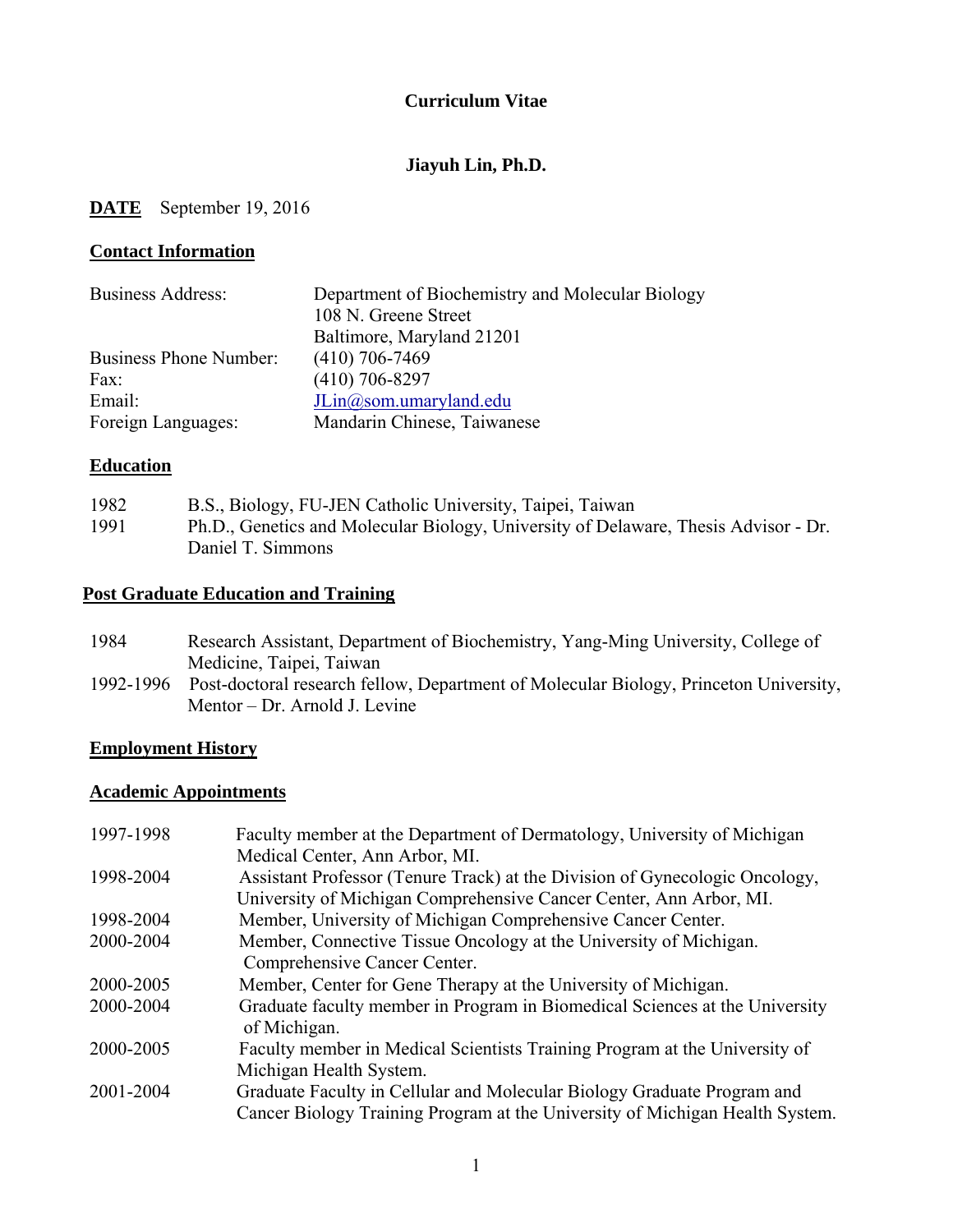| 2005-Present | Associate Professor with Tenure, Department of Pediatrics, College of Medicine, |
|--------------|---------------------------------------------------------------------------------|
|              | The Ohio State University, Columbus, OH.                                        |
| 2005-Present | Full Member, The Ohio State University Comprehensive Cancer Center.             |
| 2005-Present | Graduate Faculty, Integrated Biomedical Science, Graduate Program, The Ohio     |
|              | State University, Columbus, OH.                                                 |
| 2005-Present | Graduate Faculty, Molecular, Cellular & Developmental Biology Graduate          |
|              | Program, The Ohio State University, Columbus, OH.                               |
| 2005-Present | Graduate Faculty, Ohio State Biochemistry Graduate Program, The Ohio State      |
|              | University, Columbus, OH.                                                       |
| 2010-Present | Faculty mentor, Biomedical Sciences Major, The Ohio State University.           |
| 2012-Present | Faculty member, Center for Advanced Functional Foods Research and               |
|              | Entrepreneurship, The Ohio State University, Columbus, OH.                      |
| 2013-Present | Faculty member, Food Innovation Center, The Ohio State University.              |
| 2016         | Professor with tenure, department of Pediatrics, College of Medicine, The Ohio  |
|              | State University.                                                               |
| 2016-Present | Professor with tenure, Department of Biochemistry and Molecular Biology, School |
|              | of Medicine, University of Maryland in Baltimore.                               |
| 2016-Present | Full Member, Molecular and Structural Biology Program, University of            |
|              | Maryland Marlene and Stewart Greenebaum Comprehensive Cancer Center             |
|              | Baltimore, MD.                                                                  |
| 2016-Present | Graduate Faculty, Cancer Biology Track, Molecular Medicine Graduate             |
|              | Program, School of Medicine, University of Maryland, Baltimore, MD.             |

# **Professional Society Membership**

| 1998-present    | Full member, American Association for Cancer Research (AACR).             |
|-----------------|---------------------------------------------------------------------------|
| $2013$ -present | General member, Children's Oncology Group.                                |
| 2014-2015       | Full member, The American Society for Biochemistry and Molecular Biology. |
| 2014-2015       | Full member, The American Society for Cell Biology.                       |

## **Honors And Awards**

| 1981 | First place of undergraduate thesis research at Fu-Jen Catholic University in Taiwan. |
|------|---------------------------------------------------------------------------------------|
| 1990 | Block fellowship through competitive funding at the University of Delaware.           |
| 2001 | The best basic science award at the SGO Annual Meeting was selected to Dr. William    |
|      | Burke. Dr. Burke is an oncology fellow worked in Dr. Lin's laboratory.                |
| 2003 | A RSDP/NICHD fellowship award was selected for Dr. Dana Gossett. Dr. Gossett is an    |
|      | oncology fellow worked in Dr. Lin's laboratory.                                       |
| 2005 | An institutional NIH fellowship award was selected for Beng Huh, M.D. Dr. Huh is an   |
|      | oncology fellow worked in Dr. Lin's laboratory.                                       |
| 2009 | Received an AACR travel award for one of Dr. Lin's post-doctoral fellows presented    |
|      | the abstract at the Sixth Annual AACR International Conference: Frontiers in Cancer   |
|      | Prevention Research in Houston, TX.                                                   |
| 2010 | Received an AACR top-rated abstract award at the AACR Annual Meeting in               |
|      | Washington D. C.                                                                      |
| 2010 | Received an AACR travel award for one of Dr. Lin's post-doctoral fellows presented    |
|      | the abstract at the Sixth Annual AACR Colorectal Cancer: Biology to Therapy Meeting   |
|      | in Philadelphia, PA.                                                                  |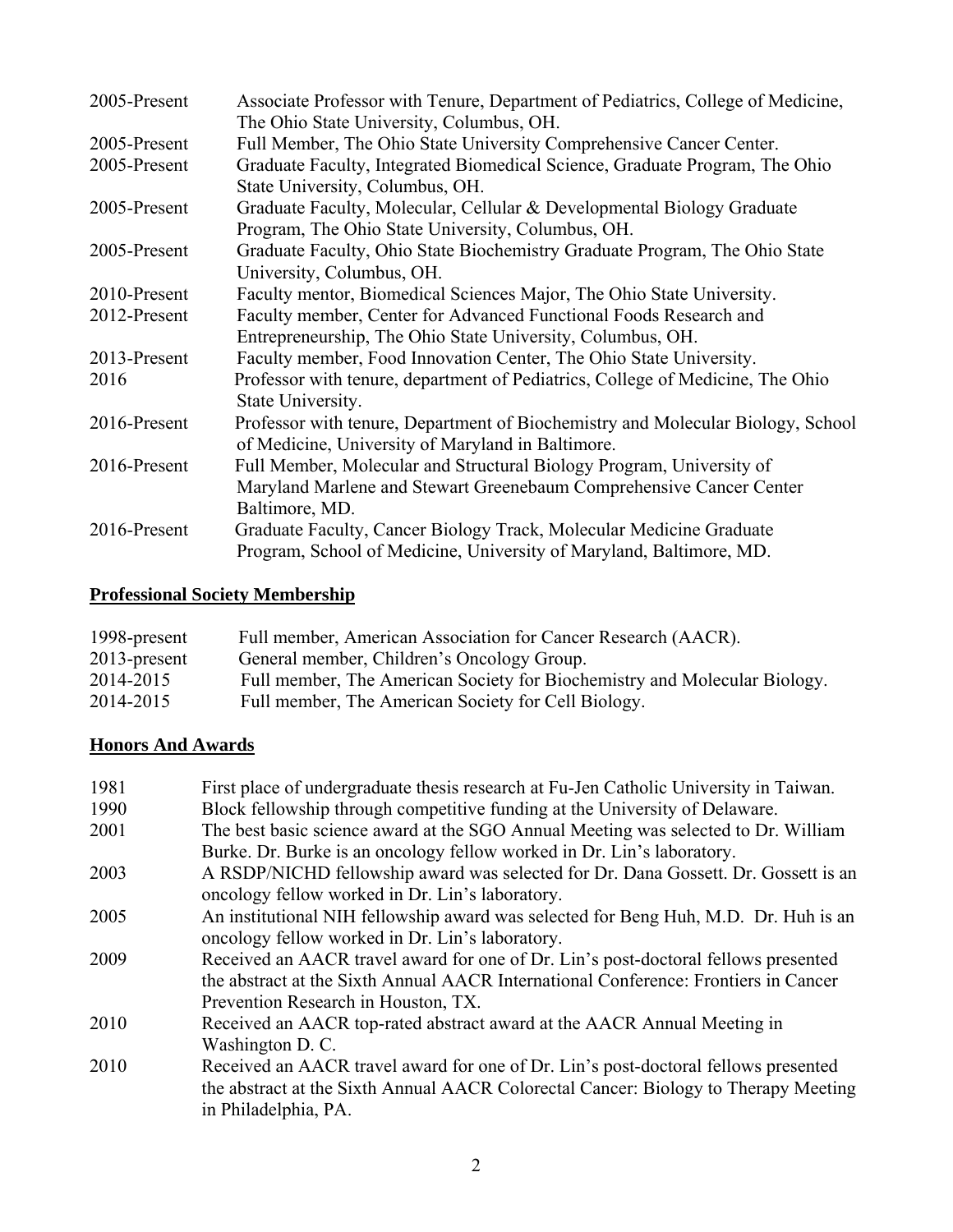2015 Feature Editorial Academy (Editorial Board) in May issue of the International Journal of Oncology.

### **Clinical Activities**

Not applicable.

### **Administrative Service**

### **Institutional Service**

1999-2004 Search Committee for the recruitment of Gynecologic Oncology fellows, University of Michigan. 2000-2003 Medical Scientists Training program mentor, University of Michigan. 2000-2003 Research Executive Committee in the Department of OB/GYN at the University of Michigan 2000-2004 Cancer Biology Training Program mentor, University of Michigan. 2005 Library oversight Committee, Department of Pediatrics, The Ohio State University. 2009-2010 Scholarship Oversight Committee Volunteer, Department of Pediatrics, The Ohio State University. 2010 Annual Research retreat planning Committee, Department of Pediatrics, The Ohio State University. 2015-2016 Faculty Search Committee, Department of Pediatrics, The Ohio State University.

2016-present Faculty Search Committee, Departments of Biochemistry and Molecular Biology and Pathlogy, University of Maryland, School of Medicine.

### **Local, National, and International Service**

### **International Service**

- 2012-2015 Review of research grant of the Health and Health Services Research Fund of the Food and Health Bureau, Hong Kong SAR Government.
- 2012-present International Journal of Biochemistry and Molecular Biology (ISSN: 2152-4114): Senior Editorial Board.
- 2013 Review of a cancer research grant for the National Medical Research Council Ministry of Health, Singapore.
- 2014-Present International Journal of Oncology: Editorial Academy (Editorial Board).
- 2014-present BMC Cancer: Editorial Board.

### **National Service**

- 2005 WISC grants reviewer, American Association for the Advancement of Science, Washington DC.
- 2005-2010 The Congressionally Directed Medical Research Programs (CDMRP) Breast Cancer Research Program, Review Committee (Clinical and Experimental Therapeutics # 2 and  $\#$  4, and TRN1 panels).
- 2005-2008 External Consulting and Advisory Team Member, Global Clinical Development for anti-cancer drugs, Global Health Sector, SRA, International, Inc., Fairfax, VA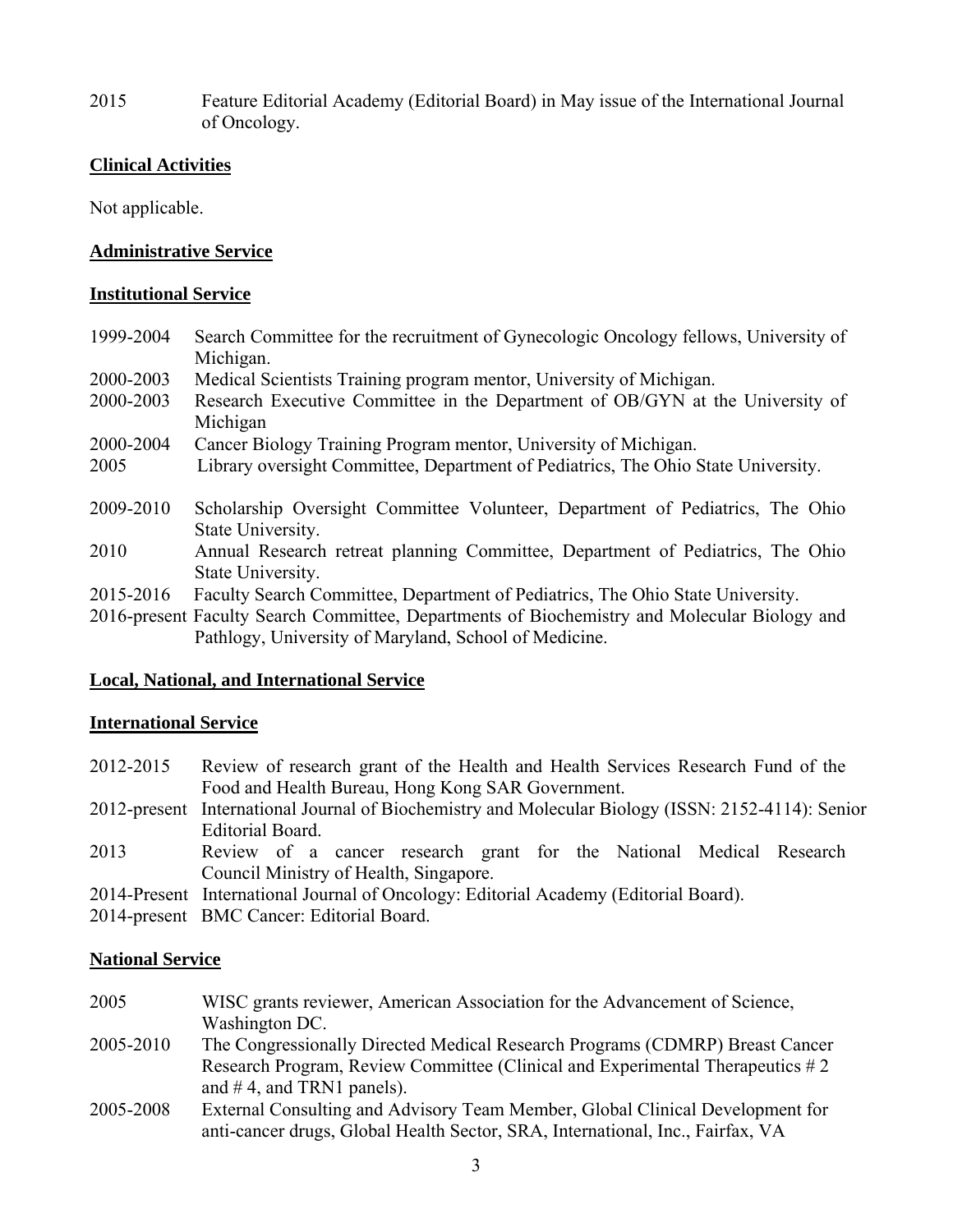| 2009-2010       | NIH Special Emphasis Panel/Scientific Review Group 2009/10 ZRG1 OTC-K.               |
|-----------------|--------------------------------------------------------------------------------------|
| 2013            | National Cancer Institute Special Emphasis Panel; ZCA1 SRLB-J (O1) S.                |
| 2013-2015       | Pancreatic Cancer Action Network-AACR Research Grants Scientific Review              |
|                 | Committee.                                                                           |
| $2013$ -present | American Journal of Cancer Research (ISSN: 2156-6976): Senior Editorial Board.       |
| 2015-2016       | Pennsylvania Department of Health: Serve as a final performance external reviewer of |
|                 | a funded cancer research grant.                                                      |
| 2016            | National Cancer Institute Special Emphasis Panel (SEP #5) for NCI Omnibus R21 and    |
|                 | NCI Omnibus R03 grant reviews.                                                       |
| 2016            | Invited by National Institute of General Medical Sciences, special panel to review   |
|                 | Support of Competitive Research (SCORE) NIH grant applications.                      |
| 2017            | Invited by Cancer Drug Development & Therapeutics (CDDT) study section to review     |
|                 | NIH applications from small business.                                                |

### **2000-2016 Ad hoc reviewer for the following peer-reviewed journals:**

Molecular and Cellular Biology, Cancer Research, Clinical Cancer Research, Molecular Cancer Research, Oncogene, Neoplasia, Gene, Gene and Cancer, Cancer, BMC Cancer, Cancers, Molecular Cancer, FEBS Letters, European Journal of Cancer, British Journal of Cancer, Experimental Cell Research, Cell Death and Differentiation, Cancer Biology & Therapy, Molecular Pharmacology, The American Journal of Pathology, Journal of Medicinal Chemistry, Molecular Carcinogenesis

### **Local Service**

### **Scientific judges for poster presentations**

2005-2013 The Ohio State University Medical Center Annual Scientific Retreat. 2006-2007 The Ohio State University Comprehensive Cancer Center Annual Scientific Retreat. 2010-2015 The Research Institute at Nationwide Children's Hospital, Columbus OH. 2013 IGP Symposium, The Ohio State University graduate Programs. 2013 OSBP graduate students recruitment and interviews.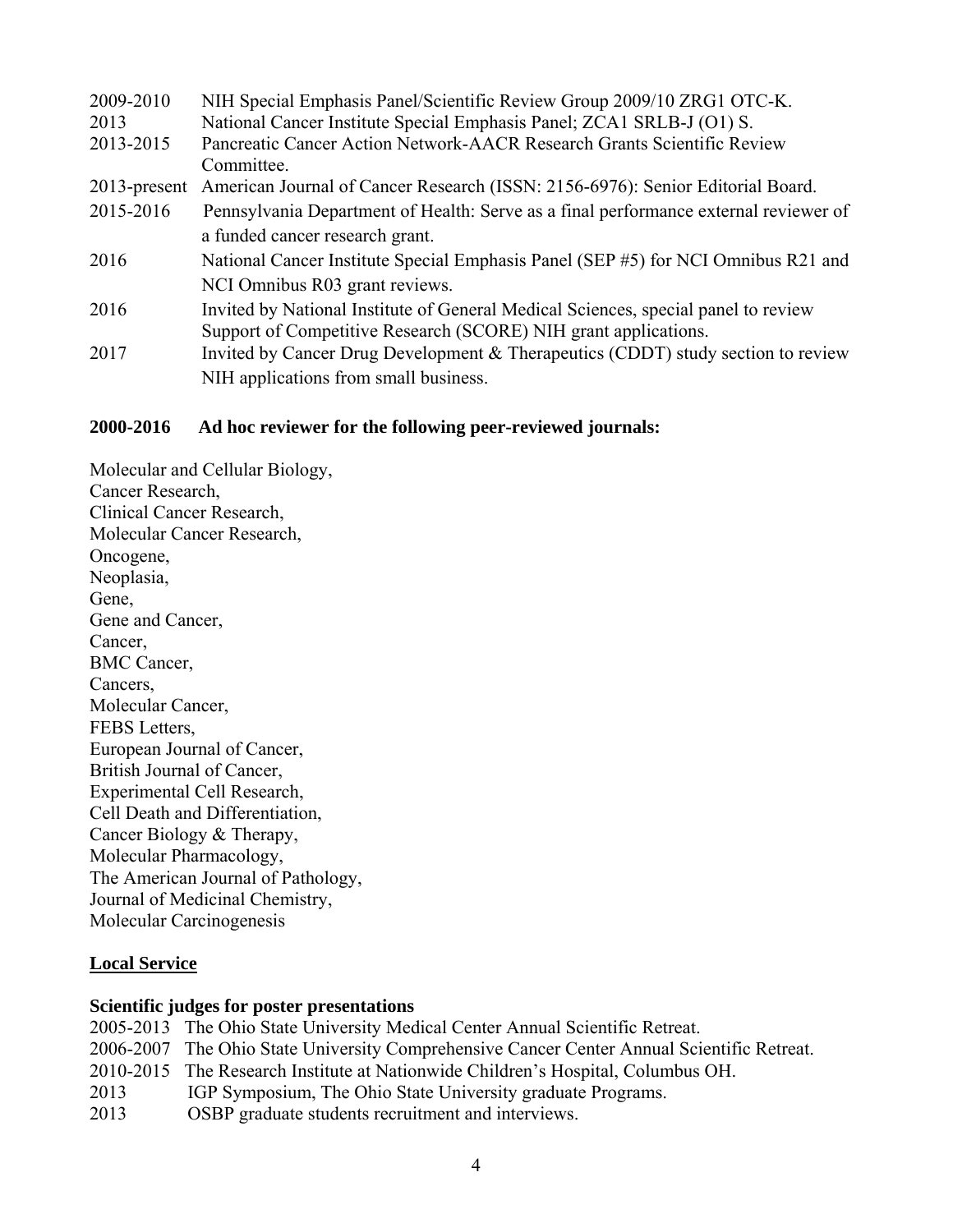2014 Denman Undergraduate Research Forum, The Ohio State University.

### **Teaching Service**

### **High School Student Teaching**

| 2006 | Mentor, Summer Research for Victor Huang                            |
|------|---------------------------------------------------------------------|
| 2007 | Mentor, Summer Research for Brian Wu (Currently in graduate school) |

5-10 contact hours per week

### **Undergraduate Student Teaching**

1987-1990 Taught undergraduate students in Biology laboratory for 5 semesters. University of Delaware.

### **Undergraduate students-Lin Laboratory, University of Michigan (Dr. Lin as the mentor):** 5-10 contact hours per week

- 1998-1999 Rupali Patel (Undergraduate Research Opportunities Program: UROP): Became a graduate student at the University of Michigan after did research in my lab
- 1999-2000 Andrea O. Sethi (UROP): Became a graduate student at the University of Michigan after did research in my lab
- 2000-2001 Kori Rothman (Biology 300)
- 2000-2001 Amy Ko (UROP)
- 2001-2002 Wei Gu (UROP)
- 2002-2003 Jessica Ho (UROP)
- 2002-2003 Stefanie Stachura (UROP)
- 2003-2004 Megan Bradley (UROP): awarded University of Michigan competitive summer research fellowship.

### **Undergraduate students-Lin Laboratory, The Ohio State University (Dr. Lin as the mentor):** 5-

| 10 contact hours per week |                                                                    |
|---------------------------|--------------------------------------------------------------------|
| 2005-2006                 | Christina Chan (Currently a medical doctor)                        |
| 2005-2006                 | Abby Loy                                                           |
| 2006                      | Jennifer Dan                                                       |
| 2007                      | Sarah Jones                                                        |
| 2007                      | Michelle Tanzil                                                    |
| 2008                      | Stephanie Deangelis (Currently a medical doctor)                   |
| 2008                      | <b>Wenting Jiang</b>                                               |
| 2008-2009                 | Lauren Friedman (Currently a medical doctor)                       |
| 2010-2013                 | David Jou (Currently in medical school)                            |
| 2011-2012                 | <b>Tyler Krause</b>                                                |
| 2012-2013                 | Angela Zhang (Currently in graduate school in Columbia University) |
| 2013-2014                 | Kevin X Rui                                                        |
| 2015-present              | Ruohan Wu                                                          |

#### **Pharmacy Student Teaching**

Molecular and Cellular Biology course (College of Pharmacy), The Ohio State University, one lecture to Pharmacy students (around 60 students).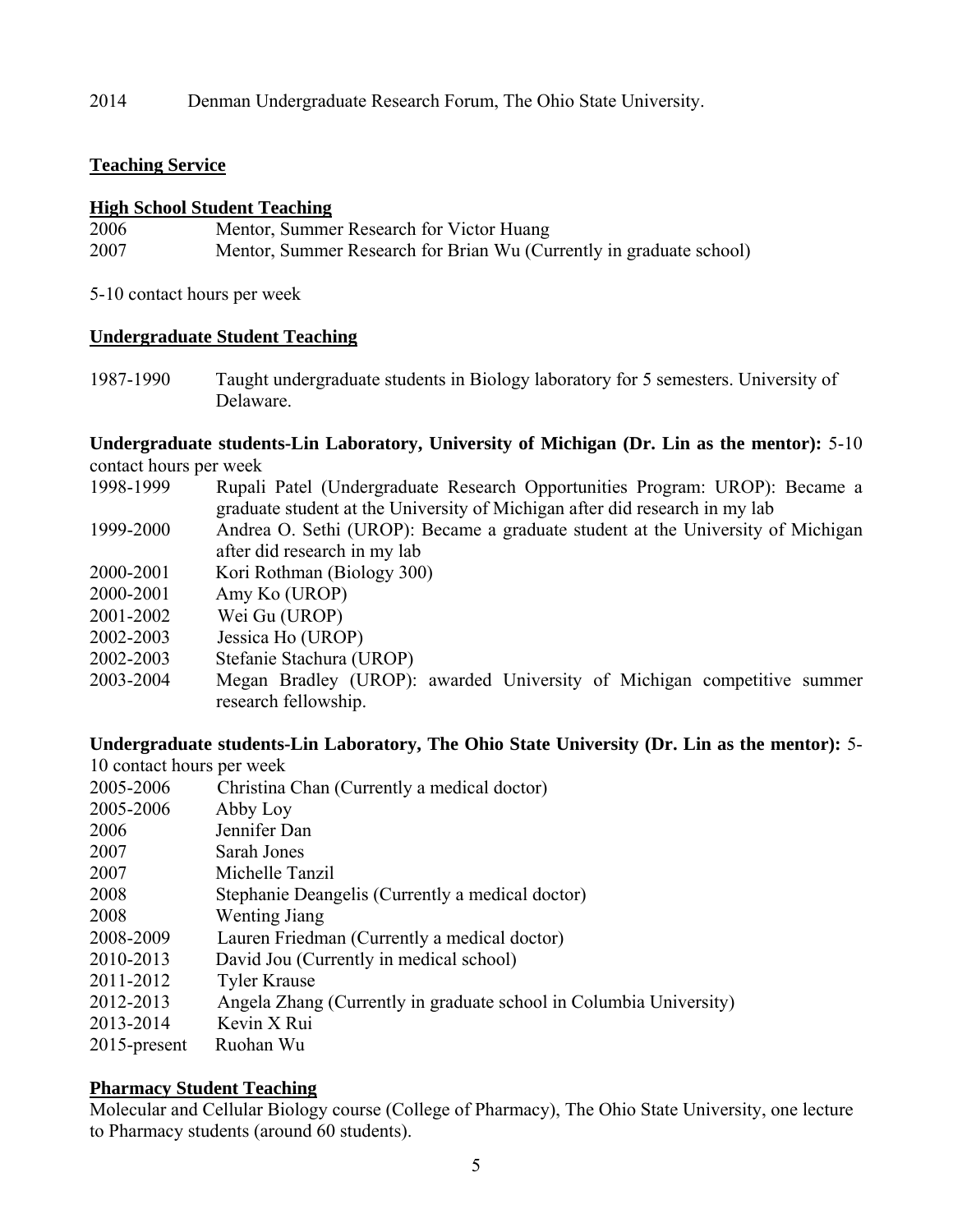## **Graduate Student Teaching**

- 1. Cancer Biology (Graduate course 553, Department of Microbiology and Immunology), University of Michigan.
- 2. Cellular and Molecular Biology (CMB) Graduate Program student seminar/faculty talk (CMB850)- Fall Term, University of Michigan.
- 3. Tissue, Cellular and Molecular Basis of Disease (Department of Pathology 581)-Winter Term for graduate students, University of Michigan.
- 4. Molecular, Cellular & Developmental Biology Graduate Program, The Ohio State University, graduate student seminar/faculty talk (two lectures to 15-20 graduate students)
- 5. Molecular, Cellular & Developmental Biology Graduate Program, The Ohio State University, graduate student seminars as faculty instructor: 2 hours (Around 30 graduate students)
- 6. Ohio State Biochemistry Graduate Program, The Ohio State University, graduate student seminar/faculty talk (two lectures to 15-20 graduate students)
- 7. Integrated Biomedical Science, The Ohio State University, IBGP 8510 and other courses (four lectures to 20-25 graduate students)

### **Graduate Student-Doctoral Committees, University of Michigan**

- 2001 Heather O'Hagan, Ph.D student, Cellular and Molecular Biology Graduate Program, University of Michigan.
- 2004 Brandi Thompson, Ph.D. student, Graduate Program in Biomedical Sciences, University of Michigan.

### **Graduate Student-Doctoral Committees, The Ohio State University**

2005 Kates Sasser, Ph.D student, Integrated Biomedical Science Graduate Program, (Ph.D. Thesis Committee). 2005 Gulsah Yaman, Ph.D student, Department of Chemistry (Ph.D. Candidacy Committee). 2006 Yu-Yu Liu, Ph.D student, Ohio State Biochemistry Program (Ph.D. Thesis Committee). 2006 Georgia Triantafillou, Ph.D student, Integrated Biomedical Science Graduate Program (Advisory Committee). 2007 Baidehi Maiti, Ph.D student, Integrated Biomedical Science Graduate Program (Ph.D. Thesis Committee). 2007 Pamela Wenzel, Ph.D student, Department of Molecular Genetics (Graduate Faculty Representative). 2008 Stacey Fossey, Ph.D student, Department of Veterinary Biosciences, (Ph.D. Thesis Committee). 2009 Vandana Kumari, Ph.D student, College of Pharmacy, (Ph.D. Thesis Committee). 2010 Courtney Nicholas, Ph.D student, MCDB, (Ph.D. Thesis Committee). 2011-2013 Wenying Yu, Ph.D student, College of Pharmacy, (Ph.D. Thesis Committee). 2013-present Jennifer Yang, Ph.D. student, IBGP, (Ph.D. Thesis Committee). 2014 Punit Upadhyaya, Ph.D. student, Department of Chemistry and Biochemistry (Ph.D. Thesis defense Committee). 2014-present Guqin Shi, Ph.D student, College of Pharmacy, (Ph.D. Thesis Committee). 2015-present Hannah Komar, Ph.D student, BSGP program (Ph.D. Thesis Committee).

**Graduate Students-Lin Laboratory, University of Michigan:** 8-16 contact hours per week 1997 Jennifer Changery, MS student, School of Public health, University of Michigan.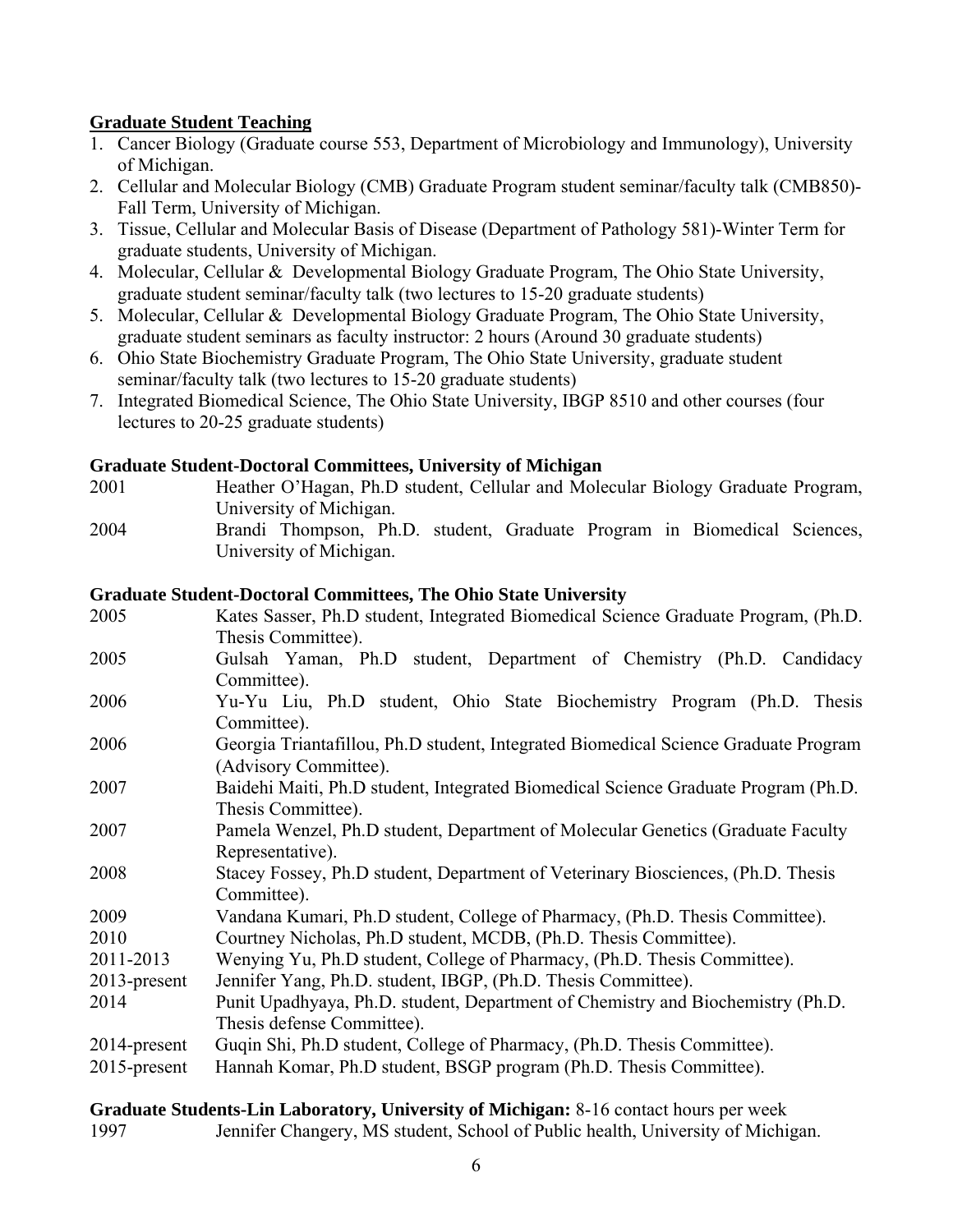2003 Hsin-Jen Tsai, Ph.D. student, School of Public Health, University of Michigan. 2004 Aasia, Rehman, Ph.D. student, Graduate Program in Biomedical Sciences, University of Michigan.

**Graduate Students-Lin Laboratory rotation, The Ohio State University:** 5-10 contact hours per week

- 2005 Kristy Arnoczky, Ph.D student, Integrated Biomedical Science Graduate Program, The Ohio State University.
- 2005 Jessica Brown, Ph.D student, Ohio State Biochemistry Program, The Ohio State University.
- 2005 Joshua Oaks, Ph.D student, Integrated Biomedical Science Graduate Program, OSU. 2005 Julie Wallace, Ph.D student, MCDB, The Ohio State University.
- 2005 Jennifer Kohout, Ph.D student, Integrated Biomedical Science Graduate Program, The Ohio State University.
- 2006 Brian Hutzen. Ph.D student, MCDB, The Ohio State University.
- 2006 Amanda Clagget, Ohio State Biochemistry Program, The Ohio State University.
- 2006 Jacquie Lieblein, Ph.D student, Ohio State Biochemistry Program, The Ohio State University.
- 2006 Georgia Triantafillou, Ph.D student, Integrated Biomedical Science Graduate Program, The Ohio State University.
- 2007 Sarah Ball. Ph.D student, MCDB, The Ohio State University.
- 2007 Will Williams, Ph.D student, IBGP, The Ohio State University.
- 2011 Emily McWilliams, Ph.D student, IBGP, The Ohio State University.
- 2014 Popova Liumila. Ph.D student, MCDB, The Ohio State University.

**Graduate Students-Thesis Advisor (Dr. Lin as the thesis advisor):** 8-16 contact hours per week 2004 Ling Cen, Ph.D student, Ohio State Biochemistry Program, Ohio State University (Graduated in 2007): working at the Mayo Clinics, MN as a staff member.

- 2006 Jacquie Lieblein, M.S. student, Ohio State Biochemistry Program, The Ohio State
- University (Graduated in 2008): became a Ph.D. student at the Ohio State Univ.
- 2006 Matthew Sobo, M.S. student, MCDB, The Ohio State University (Graduated in 2010).
- 2008 Sarah Ball, Ph.D student, MCDB, The Ohio State University (Graduated in 2011): teaching position at The Ohio State University.

**International graduate Students-Ph.D. Thesis (Dr. Lin as the thesis co-advisor):** 8-16 contact hours per week

| 2013-2015 | Chengguang Zhao, Ph.D. student, Nanjing University of Science and Technology,<br>China. |
|-----------|-----------------------------------------------------------------------------------------|
| --------  |                                                                                         |

2015-2016 Jilai Tian Ph.D. student, Southeast University, China.

### **Resident and Fellow Teaching**

- 1. **Medical doctor Fellows- Lin Laboratory, University of Michigan (Dr. Lin as the mentor):** 8- 16 contact hours per week
- 1999-2000 Melinda Huang, M.D. (Currently is a faculty member/physician in another University/hospital)
- 2000-2001 William Burke, M.D. (Currently is a faculty member/physician in another University/hospital)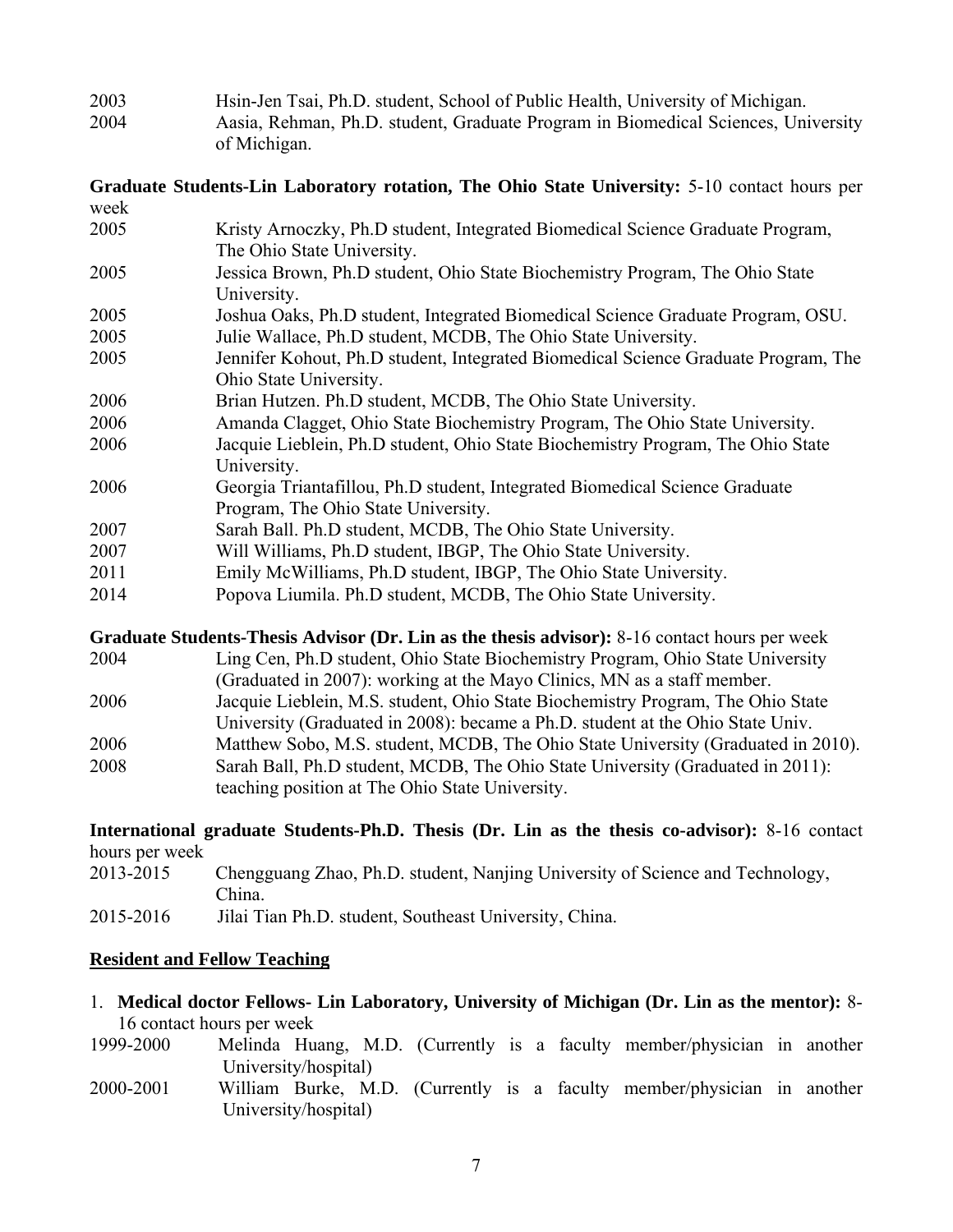| 2001-2002 |                      |  |  | Thomas Reid, M.D. (Currently is a faculty member/physician in another  |  |
|-----------|----------------------|--|--|------------------------------------------------------------------------|--|
|           | University/hospital) |  |  |                                                                        |  |
| 2002-2003 |                      |  |  | Dana Gossett, M.D. (Currently is a faculty member/physician in another |  |
|           | University/hospital) |  |  |                                                                        |  |

- 2. House Officer course (Department of OB/GYN), University of Michigan.
- 3. **Medical doctor Fellows- Lin Laboratory, The Ohio State University (Dr. Lin as the thesis mentor):** 8-16 contact hours per week<br>2005, 2007 Bong Hub, M.D. (Current  $\overline{R}_{\text{eno}}$  Huh, M.D. (Currently is a faculty member/physician in another

| $2003 - 2007$ | Delle Hull, M.D. (Currently is a faculty member/physician in another        |
|---------------|-----------------------------------------------------------------------------|
|               | University/hospital)                                                        |
| 2006-2008     | Jason Canner, M.D. (Currently is a faculty member/physician in another      |
|               | University/hospital)                                                        |
| 2009-2010     | Grace Ominoe, M.D. (Currently is a physician in another hospital)           |
| 2010-2011     | Susan Reed, M.D. (Currently is a faculty member/physician at the Ohio State |
|               | University/Nationwide Children's Hospital)                                  |

#### **Post-Graduate Teaching**

**Post-doctoral Fellows- Lin Laboratory, University of Michigan (Dr. Lin as the mentor):** 8-16 contact hours per week

| 1998-1999 | Yin Jin, M.D.         |
|-----------|-----------------------|
| 1999-2004 | Xiaohong Jin, M.D.    |
| 2001-2004 | Hui Song, M.D., Ph.D. |
| 2001-2004 | Huaijing Tang, M.D.   |

#### **Post-doctoral Fellows- Lin Laboratory, The Ohio State University (Dr. Lin as the mentor):** 8-16 contact hours per week

| 2005-2006       | Chun-Liang Chen, Ph.D. (Currently is a faculty member in U of Texas)               |
|-----------------|------------------------------------------------------------------------------------|
| 2007            | Ling Cen, Ph.D.                                                                    |
| 2008            | ChangChing Wei, M.D. (Currently is a faculty member in another University in       |
|                 | Taiwan)                                                                            |
| 2008-2011       | Li Lin, M.D., Ph.D. (Currently is a faculty member in another University in China) |
| 2009-2011       | Yan Liu, Ph.D.                                                                     |
| 2009-2011       | Aiguo Liu, M.D. (Currently is a faculty member in another University in China)     |
| 2013            | Annie Yang, M.D., Ph.D.                                                            |
| 2011-present    | Hui Xiao, M.D., Ph.D.                                                              |
| $2013$ -present | Xiaojuan Wu, M.D., Ph.D.                                                           |
| $2015$ -present | Cao Yang, M.D., Ph.D.                                                              |
| $2015$ -present | Nicki Lai, Ph.D.                                                                   |
|                 |                                                                                    |

### **Grant Support**

#### **Active Grants:**

| $6/01/2013 - 5/31/2018$ | Project 2: Co-I: Jiayuh Lin $(15\%)$                               |
|-------------------------|--------------------------------------------------------------------|
|                         | Title: Studies of Childhood Sarcomas: Project 2: The Role of STAT3 |
|                         | Signaling in Childhood Sarcoma.                                    |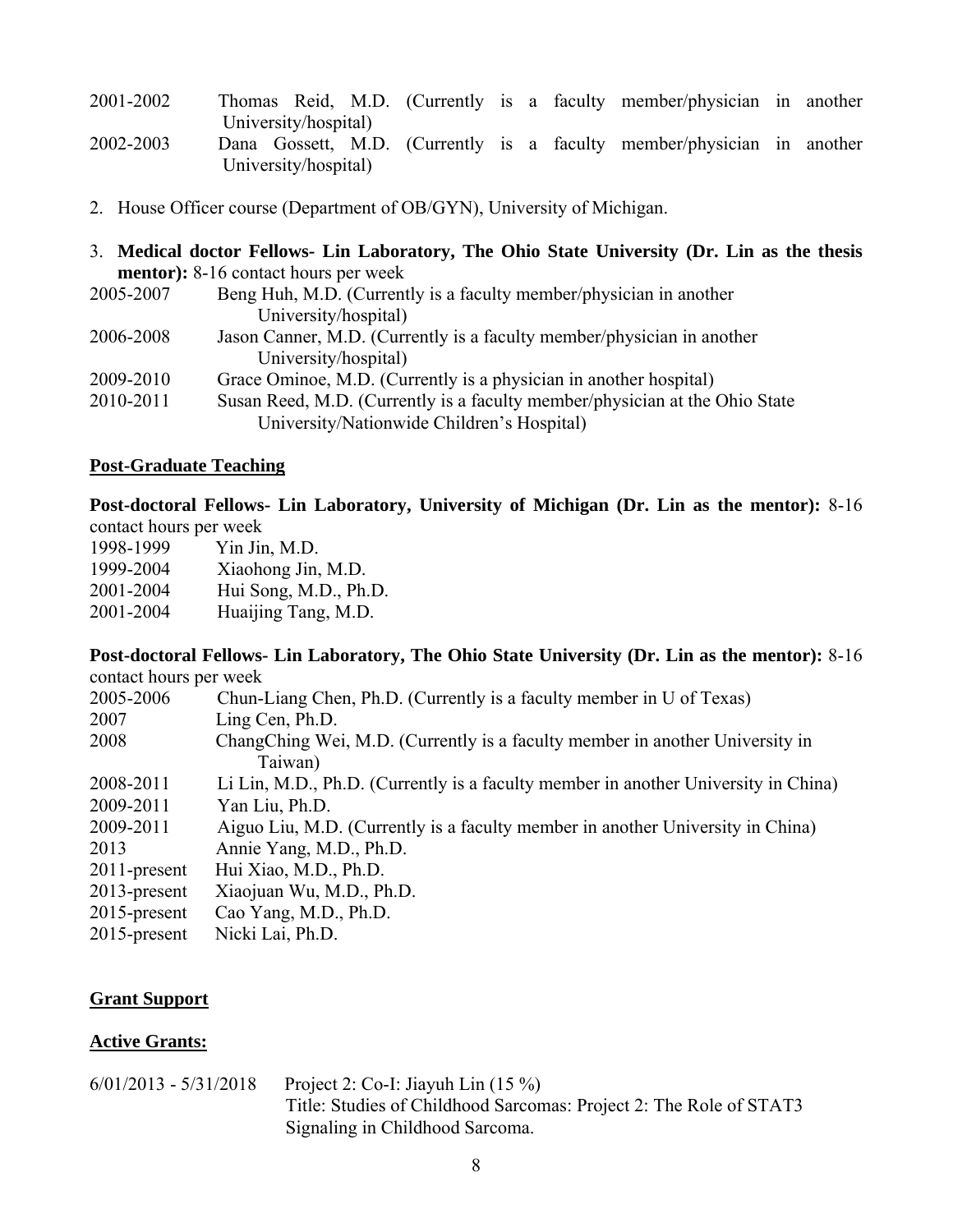|                           | 5 P01 CA 165995 -02<br>Funding Agency: NIH/NCI/P01<br>Annual direct costs: \$88,000<br>Total direct costs: \$44,000                                                                                                                                      |
|---------------------------|----------------------------------------------------------------------------------------------------------------------------------------------------------------------------------------------------------------------------------------------------------|
| $02/01/2015 - 01/31/2017$ | PI: Jiayuh Lin $(10\%)$<br>Title: Repositioning Bazedoxifene as a novel IL-6/GP130 inhibitor for<br>sarcoma therapy<br>Funding Agency: NIH/NCI R21<br>1 R <sub>21</sub> CA 191751 -01<br>Annual direct costs: \$125,000<br>Total direct costs: \$275,000 |
| $6/01/2015 - 5/31/2020$   | PI: Jiayuh Lin $(20\%)$<br>Title: A novel STAT3-selective inhibitor for medulloblastoma therapy<br>1R01NS087213-01A1<br>Funding Agency: NIH/NINDS/R01<br>Annual direct costs: \$125,000<br>Total direct costs: \$275,000                                 |
| <b>Completed Grants:</b>  |                                                                                                                                                                                                                                                          |
| $01/01/2015 - 12/31/2015$ | PI: Jiayuh Lin $(0\%)$<br>Title: IL-6/STAT3 signaling for childhood cancer therapy<br>Funding Agency: Department of Pediatrics, Ohio State University<br>Annual direct costs: \$100,000                                                                  |

- $5/01/2015 1/30/2016$  PI: Jiayuh Lin (0 %) Title: Combination of a MEK and STAT3 inhibitor for K-Ras mutant pancreatic and colon cancer therapy Funding Agency: The Ohio State University Comprehensive Cancer Center Annual direct costs: \$30,000 Total direct costs: \$30,000
- 5/01/2013 4/30/2016 Co-Investigator: Jiayuh Lin (5%), PI: P. Houghton Title: Therapeutic Exploitation of Mutant BRAF for Astrocytoma. Funding Agency: NIH/NCI/R01 Annual direct costs: \$7,500 Total direct costs: \$30,000

Total direct costs: \$100,000

- 01/14/2013 01/13/2015 Co-Investigator: Jiayuh Lin (5%), PI: M. Phelps Title: Optimizing selective in vivo inhibition of pancreatic tumor JAK2/STAT3 signaling. Funding Agency: NIH/NCI/R21 Annual direct costs: \$5,524 Total direct costs: \$11,048
- $7/01/2012 6/30/2014$  PI: Jiayuh Lin (5 %) Title: STAT3 as a novel therapeutic target for childhood osteosarcoma Funding Agency: Alex's Lemonade Stand Foundation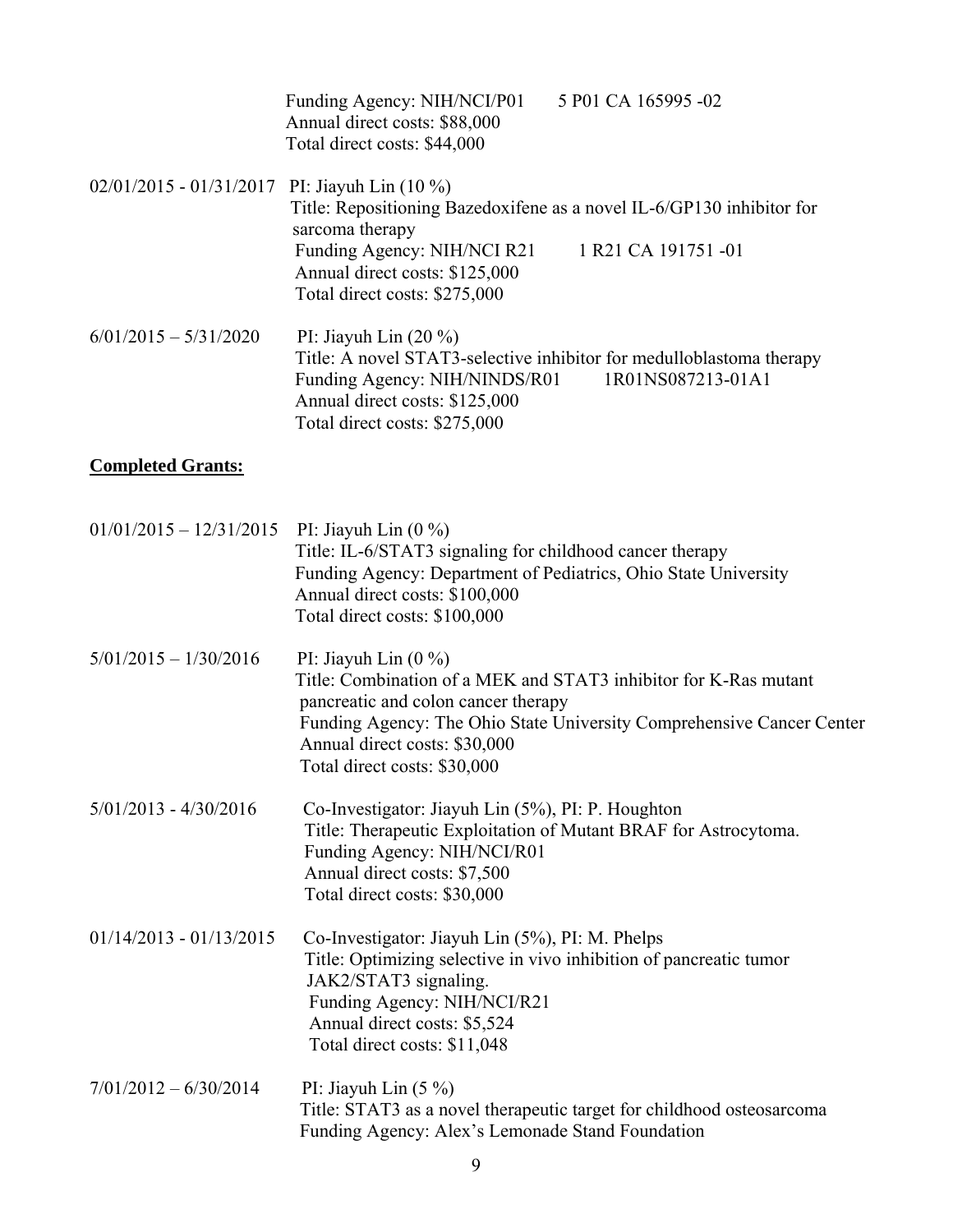|                           | Annual direct costs: \$100,000<br>Total direct costs: \$200,000                                                                                                                                                                                                                                         |
|---------------------------|---------------------------------------------------------------------------------------------------------------------------------------------------------------------------------------------------------------------------------------------------------------------------------------------------------|
| $01/01/2013 - 12/31/2013$ | PI: Jiayuh Lin $(2 \%)$<br>Title: A novel STAT3-selective small molecular inhibitor for cancer<br>therapy.<br>Funding Agency: Nationwide Children's Hospital, Columbus OH<br>Annual direct costs: \$50,000<br>Total direct costs: \$50,000                                                              |
| 9/15/2010-9/14/2013       | Co-Investigator: Jiayuh Lin (5%), PI: C. Li<br>Title: Novel small molecules disabling the IL-6/IL-6R/GP130<br>complex<br>Funding Agency: The Congressionally Directed Medical Research<br>Programs, Breast Cancer Research Program<br>Annual direct costs: \$41,667<br>Total direct costs: \$83,334     |
| $7/01/2011 - 6/30/2013$   | PI: Jiayuh Lin $(0\%)$<br>Title: IL-6/STAT3 signaling pathway in human cancer cells.<br>Funding Agency: Ohio State University Comprehensive Cancer Center<br>and the Department of Pediatrics.<br>Annual direct costs: \$30,000<br>Total direct costs: \$30,000                                         |
| $7/01/2009 - 6/30/2011$   | Co-Investigator: Jiayuh Lin (3%), PI: Z. Liu<br>Title: Reactivation of tumor suppressor genes in breast cancer by<br>dietary supplements.<br>Funding Agency: NIH/NCI/R21<br>Annual direct costs: \$6,068<br>Total direct costs: \$12,137                                                                |
| $7/01/2009 - 6/30/2011$   | PI: Jiayuh Lin $(5\%)$<br>Title: Dual Inhibitors Target JAK2 and STAT3 as a Novel<br>Therapeutic Approach for Pancreatic Cancer.<br>Funding Agency: American Association for Cancer Research.<br>Pancreatic cancer innovation award.<br>Annual direct costs: \$100,000<br>Total direct costs: \$200,000 |
| $8/01/2009 - 7/31/2011$   | PI: Jiayuh Lin $(5\%)$<br>Title: A novel curcumin analog as a new therapeutic agent in<br>pancreatic cancer cells.<br>Funding Agency: NIH/NCI/R03 R03CA137479-01A1<br>Annual direct costs: \$50,000<br>Total direct costs: \$100,000                                                                    |
| $3/01/2009 - 2/28/2011$   | PI: Jiayuh Lin $(5\%)$<br>Title: STAT3 as a novel therapeutic target in pancreatic cancer cells.                                                                                                                                                                                                        |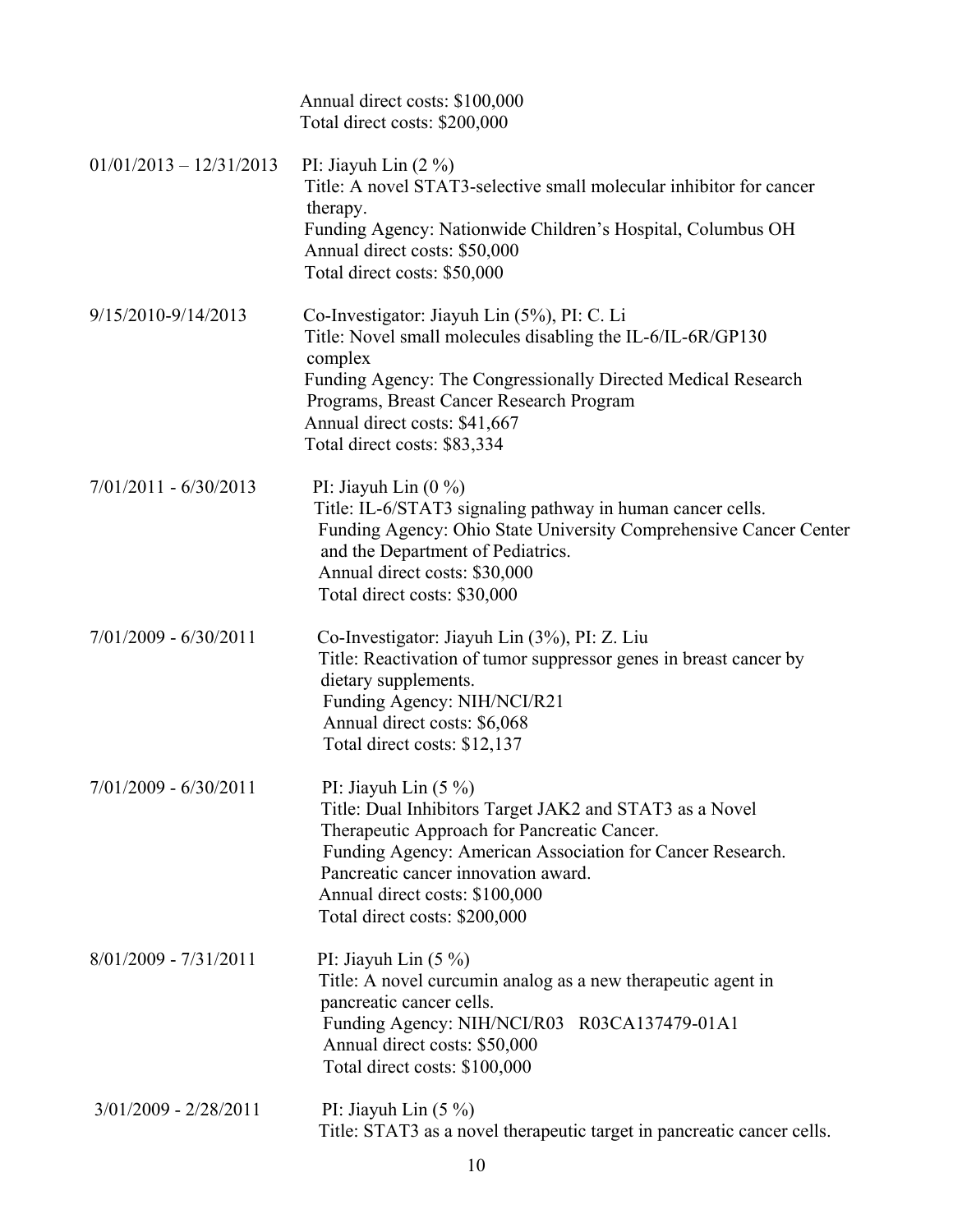|                           | Funding Agency: NIH/NCI/R21. R21CA133652-01A1<br>Annual direct costs: \$125,000<br>Total direct costs: \$275,000                                                                                                                                                                                               |
|---------------------------|----------------------------------------------------------------------------------------------------------------------------------------------------------------------------------------------------------------------------------------------------------------------------------------------------------------|
| $01/01/2010 - 12/31/2010$ | PI: Jiayuh Lin $(0\%)$<br>Title: STAT3 signaling pathway as a novel therapeutic target in<br>human cancer cells.<br>Funding Agency: The Ohio State University Comprehensive Cancer<br>Center.<br>Annual direct costs: \$10,000<br>Total direct costs: \$10,000                                                 |
| $7/01/2008 - 6/30/2010$   | Co-Investigator: Jiayuh Lin (5%), PI: T. Li<br>Title: Small Molecule Inhibitors of STAT3 Dimerization for<br>Prostate Cancer.<br>Funding Agency: The Congressionally Directed Medical<br>Research Programs, Prostate Cancer Research Program<br>Annual direct costs: \$50,000<br>Total direct costs: \$100,000 |
| $02/01/2008 - 01/31/2009$ | PI: Jiayuh Lin $(0\%)$<br>Title: STAT3 signaling pathway in childhood cancers.<br>Funding Agency: Circle of Friends Foundation.<br>Annual direct costs: \$30,000<br>Total direct costs: \$30,000                                                                                                               |
| 10/01/2007 - 9/30/2009    | PI: Jiayuh Lin $(5\%)$<br>Title: Inhibition of STAT3 by novel small molecule inhibitors in<br>pancreatic cancer cells.<br>Funding Agency: National Foundation for Cancer Research.<br>Annual direct costs: \$50,000<br>Total direct costs: \$100,000                                                           |
| $5/01/2006 - 4/30/2008$   | PI: Jiayuh Lin $(5\%)$<br>Title: Inhibition of STAT3 pathway by a novel non-peptide, cell-<br>permeable small molecule inhibitor in breast cancer cells.<br>Funding Agency: The Susan G. Komen Breast Cancer Foundation.<br>Annual direct costs: \$125,000<br>Total direct costs: \$250,000                    |
| 10/01/2007 - 9/30/2008    | PI: Jiayuh Lin $(5\%)$<br>Title: Inhibition of STAT3 pathway by novel non-peptide, cell-<br>permeable small molecule inhibitors in Glioblastoma cells.<br>Funding Agency: The James S. McDonnell Foundation.<br>Annual direct costs: \$100,000<br>Total direct costs: \$100,000                                |
| $3/01/2007 - 12/31/2008$  | PI: Jiayuh Lin $(5\%)$                                                                                                                                                                                                                                                                                         |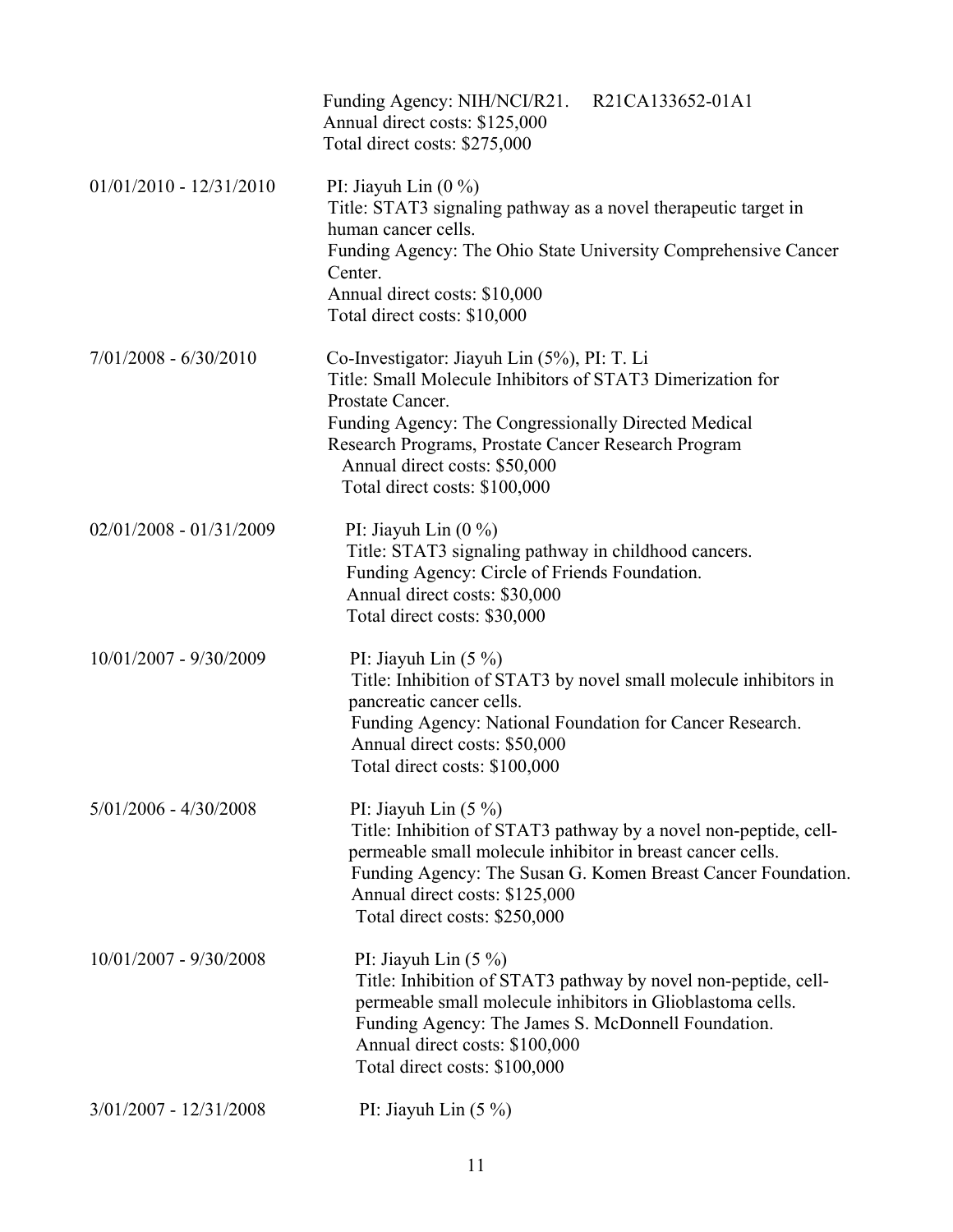|                     | Title: PDK-1/AKT pathway as a therapeutic target using a novel small<br>molecular compound, OSU-03012 in childhood rhabdomyosarcoma.<br>Funding Agency: Elsa U. Pardee Foundation.<br>Annual direct costs: \$100,000<br>Total direct costs: \$100,000                                                      |
|---------------------|------------------------------------------------------------------------------------------------------------------------------------------------------------------------------------------------------------------------------------------------------------------------------------------------------------|
| 4/1/2004-3/31/2006  | PI: Jiayuh Lin $(5\%)$<br>Title: Evaluation of a novel AKT inhibitor in ovarian cancer.<br>Funding Agency: NIH/NCI/R21<br>Annual direct costs: \$125,000<br>Total direct costs: \$275,000                                                                                                                  |
| 8/1/2002-3/31/2006  | PI: Jiayuh Lin $(35\%)$<br>Title: Regulation of Stat3 by p53 in breast and ovarian cancer cells.<br>Funding agency: NIH/NCI/R01 CA96714-01<br>Annual direct costs: \$166,250<br>Total direct costs: \$665,000                                                                                              |
| 2/1/2003-1/31/2004  | PI: Jiayuh Lin $(5\%)$<br>Title: Inhibition of the AKT survival pathway by a novel<br>AKT-selective small molecule inhibitor API-59 in human<br>endometrial cancer cells.<br>Funding Agency: S. Waxman Cancer Research Foundation<br>Annual direct costs: \$100,000<br>Total direct cost: \$100,000.       |
| 7/1/2003-6/30/2004  | Co-Investigator: Jiayuh Lin (5%) PI: S Wang<br>Title: Inhibition of the STAT3 pathway by novel small<br>molecule inhibitors in human breast cancer cells.<br>Funding Agency: DOD-Breast Cancer Research<br>Program<br>$(DAMD17-03-1-0508)$<br>Annual direct costs: \$75,000<br>Total direct cost: \$75,000 |
| 2/1/2001-1/31/2004  | PI: Jiayuh Lin $(40\%)$<br>Title: Evaluation of a Modified p53 Tumor Suppressor Gene as<br>Potential Gene Therapy for Human cancers.<br>Funding Agency: Michigan Life Sciences Corridor Fund<br>Annual direct costs: \$232,793<br>Total direct cost: \$698,380.                                            |
| 1/1/2001-12/31/2002 | PI: Jiayuh Lin $(5\%)$<br>Title: STAT3 signaling in cancer cells<br>Funding agency: Gustavus & Louise Pfeiffer Research Foundation<br>Annual direct costs: \$75,000<br>Total direct costs: \$150,000                                                                                                       |
| 8/1/2001-7/31/2002  | PI: Jiayuh Lin $(0\%)$                                                                                                                                                                                                                                                                                     |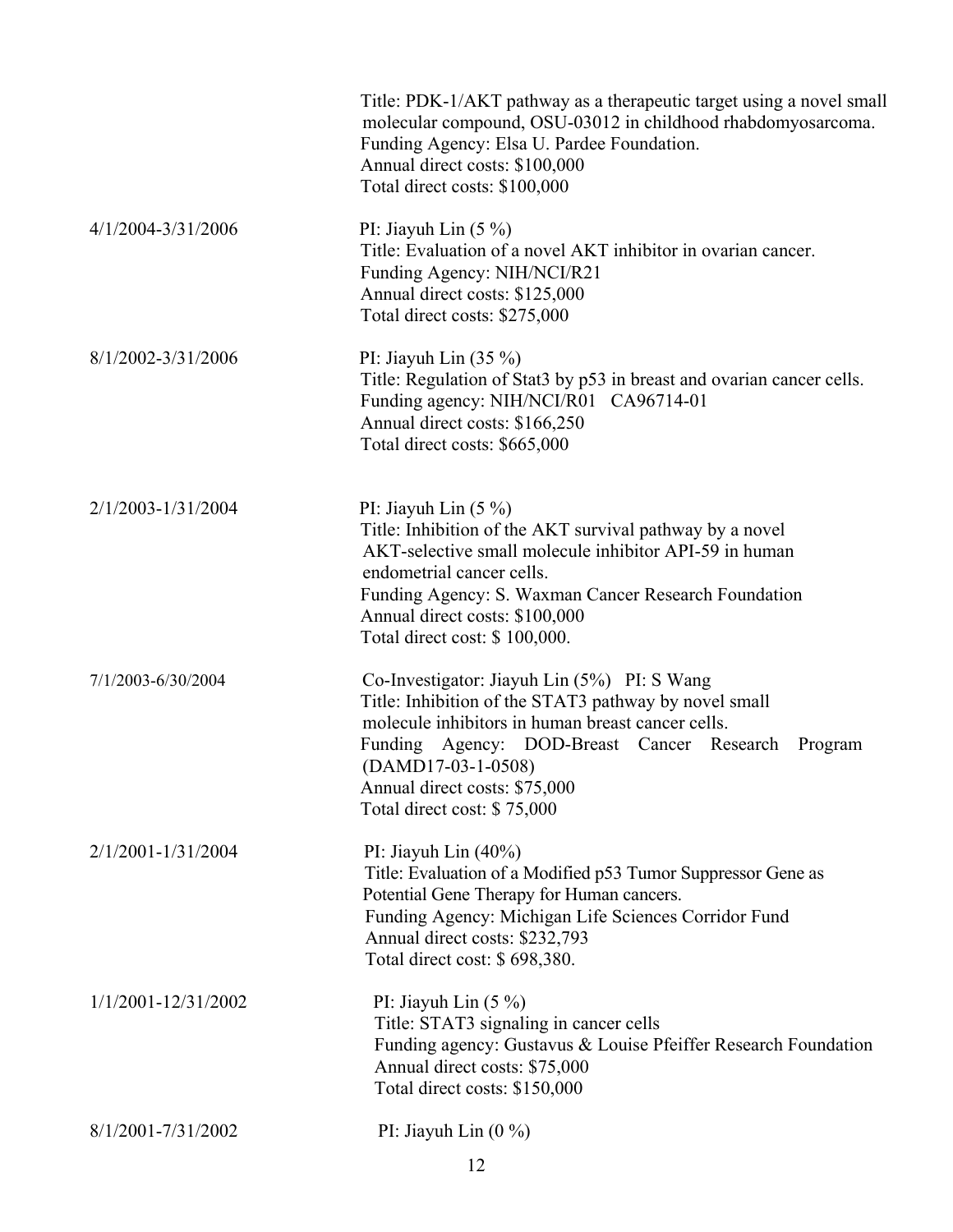|                         | Title: STAT3 signaling in cancer cells<br>Funding agency: American Cancer Society Institutional Research Grant<br>Annual direct costs: \$12,500<br>Total direct costs: \$12,500                                                                              |
|-------------------------|--------------------------------------------------------------------------------------------------------------------------------------------------------------------------------------------------------------------------------------------------------------|
| $7/01/2000 - 8/31/2002$ | PI: Jiayuh Lin $(5\%)$<br>Title: STAT3 pathway in sarcoma.<br>Funding Agency: Elsa U. Pardee Foundation.<br>Annual direct costs: \$70,000<br>Total direct costs: \$140,000                                                                                   |
| 8/1/2000-7/31/2002      | PI: Jiayuh Lin $(5\%)$<br>Title: STAT3 signaling in prostate cancer cells<br>Funding agency: NIH/NCI Prostate SPORE Pilot Award<br>through U. of Michigan.<br>Annual direct costs: \$64,000<br>Total direct costs: \$128,000                                 |
| 8/1/2000-7/31/2001      | PI: Jiayuh Lin $(0\%)$<br>Title: STAT3 signaling in cancer cells<br>Funding agency: University of Michigan Comprehensive Cancer Center<br>Idea grant<br>Annual direct costs: \$15,000<br>Total direct costs: \$15,000                                        |
| 8/1/1999-7/31/2000      | PI: Jiayuh Lin $(5\%)$<br>Title: STAT3 signaling in prostate cancer cells<br>agency: NIH/NCI<br>Prostate<br>Funding<br><b>SPORE</b><br>Faculty<br>Development Award through U. of Michigan.<br>Annual direct costs: \$45,000<br>Total direct costs: \$45,000 |
| 7/1/1999-6/30/2000      | PI: Jiayuh Lin $(0\%)$<br>Title: AKT signaling in cancer cells<br>Funding agency: University of Michigan Research Pilot grant<br>Annual direct costs: \$10,000<br>Total direct costs: \$10,000                                                               |

## **Patents, Inventions and Copyrights**

1993 U.S. Patent: Bristol-Myers Squibb Pharmaceutical Company: Test peptides interact with a mdm2 binding domain on p53 as potential treatments for cancer patients expressing high levels of mdm2. 2014 US Patent: Transcription Factor Inhibitors and Related Compositions, Formulations and Methods (LLL12 and its analogs).

### **Publications**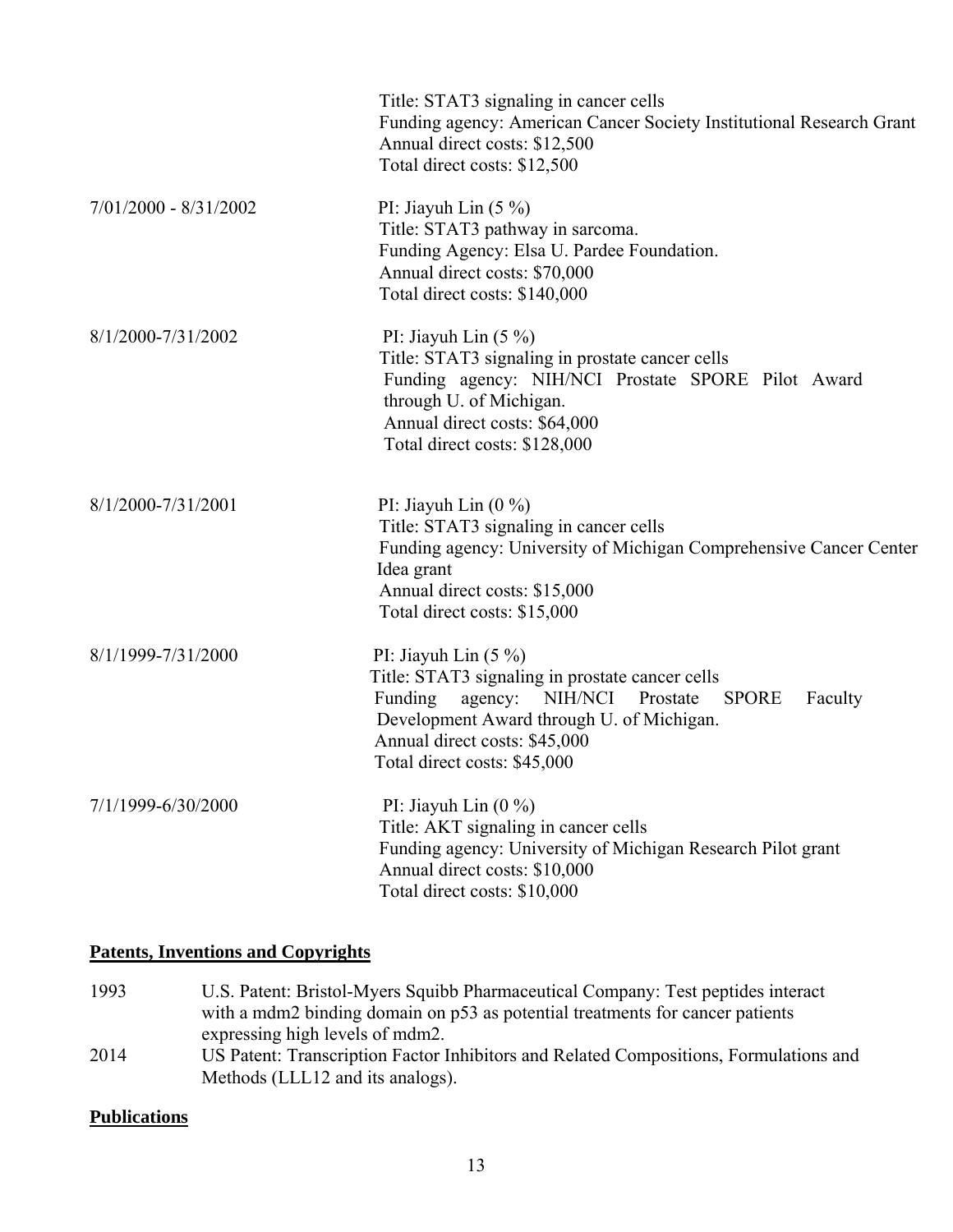#### **Peer-reviewed journal articles**

- 1. Lee, Y. -H. W., **J. Lin,** C. C. Pao, and S. J. Lo. Enhanced production of hepatitis B virus surface antigen in mouse C127 cell on a bovine papillomavirus-metallothionein vector. *Biochemistry International***.** 16:101-109 (1988).
- 2. **Lin, J.,** and D. T. Simmons. Transformation by simian virus 40 does not involve the mutational activation of p53 to an oncogenic form. *Virology* 176:302-305 (1990).
- 3. **Lin, J.,** and D. T. Simmons. Stable T-p53 complexes are not required for replication of simian virus 40 in culture or for enhanced phosphorylation of T antigen and p53. *J. of Virology* 65:2066-2072 (1991).
- 4. **Lin, J.,** and D. T. Simmons. The ability of large T antigen to complex with p53 is necessary for the increased life span and partial transformation of human cells by SV40. *J. of Virology* 65:6447-6453 (1991).
- 5. **Lin, J.,** Chen, J., Elenbaas, B., and A. J. Levine. Several hydrophobic amino acids in the p53 Nterminal domain are required for transcriptional activation, binding to mdm-2 and the Adenovirus 5 E1B 55kd protein. *Genes & Development* 8:1235- 1246 (1994).
- 6. **Lin, J.,** Wu, X., Chen, J., Chang, A., and A. J. Levine. The functions of the p53 protein in growth regulation and tumor suppression. *Cold Spring Harbor Symp. Quan. Biol***.** 59:215-223 (1994).
- 7. Sabbatini, P., **Lin, J.,** Levine, A. J., and E. White. Essential role for p53-mediated transcription in E1A-induced apoptosis. *Genes & Development* 9:2184-2192 (1995).
- 8. **Lin, J.,** Teresky, A., and A. J. Levine. Two critical hydrophobic amino acids in the N-terminal domain of the p53 protein are required for the gain of function phenotypes of human p53 mutants. *Oncogene* 10:2387 (1995).
- 9. Chen, J., **Lin, J.,** and A. J. Levine. The ability of mdm2 to complex with p53 is required for the inhibition of transcription activation and suppression activities of p53. *Molecular Medicine* 1:142-152 (1995).
- 10. Levine AJ, Wu MC, Chang A, Silver A, Attiyeh EF, **Lin J**, Epstein CB. The spectrum of mutations at the p53 locus. Evidence for tissue-specific mutagenesis, selection of mutant alleles, and a "gain of function" phenotype. *Ann N Y Acad Sci.* 768:111-28 (1995).
- 11. **Lin, J.,** Reichner, C., Wu, X., and A. J. Levine. Analysis of wild-type and mutant p21WAF1gene activities. *Mol. Cell. Biol***.** 16:1786-1793 (1996).
- 12. Chen, J., Wu, X., **Lin, J.,** and A. J. Levine. Mdm2 inhibits the G1 growth arrest and apoptosis functions of the p53 tumor suppressor protein. *Mol. Cell. Biol***.** 16:2445-2452 (1996).
- 13. Fisher, G. J., Talwar, H., **Lin, J.,** et al., and Voorhees, J. J. Retinoic acid Inhibits of c-Jun Protein by Ultraviolet Radiation that Occurs Subsequent to Activation of Mitogen-activated Protein Kinase Pathways in Human Skin in vivo. *J. of Clinical Investigation* 101:1432-1440 (1998).
- 14. Fisher GJ, Talwar, H, **Lin J.,** Voorhees JJ: Molecular mechanisms of photoaging in human skin in vivo and their prevention by all-trans retinoic acid. *Photochemistry and Photobiology* 69:154- 157 (1999).
- 15. Page, C., Lin, H., Jin, Y., Castle, V., Nunez, G., Huang, M., and **J. Lin.** Overexpression of Akt/AKT can modulate chemotherapy-induced apoptosis. *Anticancer Research* 20:407-416 (2000).
- 16. Page, C., Huang, M., Jin, X., Lilja, J., Reynolds, K., and **J. Lin.** Elevated phosphorylation of AKT and Stat3 in prostate, breast, and cervical cancer cells. *International J. Oncology* 17:23-28 (2000).
- 17. Huang M., Page, C., Reynolds, K. R., and **J. Lin.** Constitutive activation Stat3 oncogene product in ovarian carcinoma cells. *Gynecologic Oncology* 79:67-73 (2000).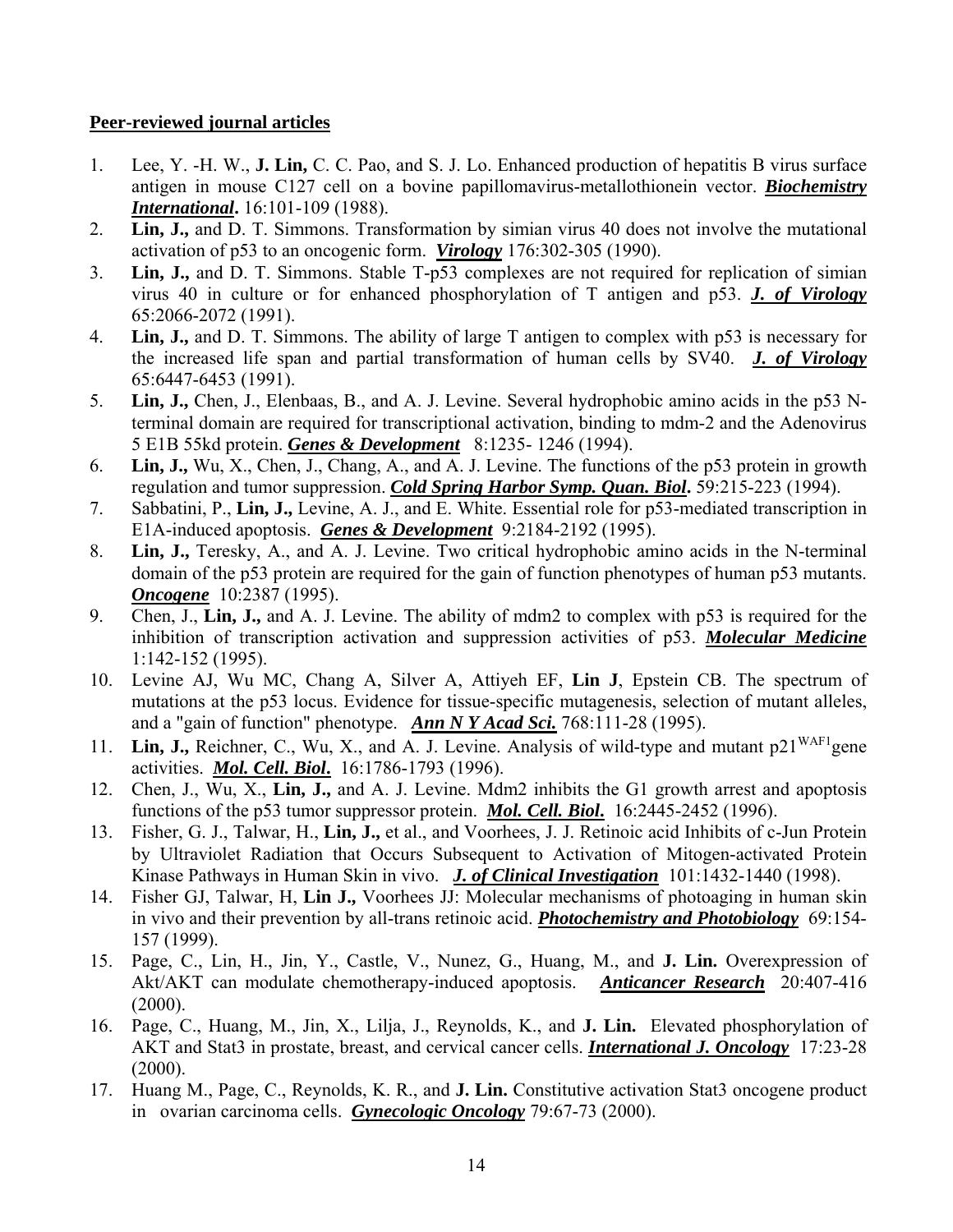- 18. **Lin, J.,** Jin, X., Page, C., Sondak, V., Jiang, G., and Reynolds, K. A modified p53 overcomes mdm2-mediated oncogenic transformation. *Cancer Research* 60:5895-5901 (2000).
- 19. Chung JH, Kang S, Varani J, **Lin J,** Fisher GJ, Voorhees JJ: Decreased ERK and Increased Stress-Activated MAP Kinase Activities in Aged Human Skin *in vivo*. *J Invest Dermatol.* (**Impact factor: 6.270**) 115:177-182 (2000).
- 20. Pochampally, R., Chen, L., Luftig, R., **Lin, J.,** and J Chen. Temperature-sensitive mutants of p53 homologs. *Biochemical Biophysics Research Communications***.** 279:1001-1010 (2000).
- 21. Lo, P., Chen, J., Tang, P., **Lin, J.,** Lin, C., Su, L., Wu, C., Chen, T., Yang, Y., and Wang F. Identification of a mouse thiamine transporter gene as a direct transcriptional target for p53.  *J. Biol. Chem.* 276:37186-37193 (2001).
- 22. **Lin, J.,** Page, C., Jin, X., Sethi, A., Patel, R., and Nunez, G. The apoptotic activity of proapoptotic genes in cancer cells. *Anticancer Research* 21:831-840 (2001).
- 23. Lilja JF, Wu D, Reynolds RK, **Lin J.** Growth suppression activity of the PTEN tumor suppressor gene in human endometrial cancer cells. *Anticancer Research* 21:1969-74, (2001).
- 24. Burke, MW., Jin, X., Lin, H., Huang, M., R. Liu, Y. R. K. Reynolds, and **J. Lin.** Inhibition of constitutively active Stat3 in ovarian and breast cancer cells. *Oncogene* 20:7925-7934 (2001).
- 25. **Lin, J.,** Jin X., Rothman K., Lin H., Burke WM. Inhibition of Stat3 by *p*53 tumor suppressor in breast cancer cells. *Cancer Research* 62:376-380 (2002).
- 26. Lu W., **Lin J.,** Chen J. Expression of p14ARF overcomes tumor resistance to p53. *Cancer Research* 62: 1305-1310 (2002).
- 27. Jin X, Rothman K, Burke WM., **Lin J.** Resistance to p53-mediated growth suppression in human ovarian cancer cells retain endogenous wild-type p53. *Anticancer Research* 22:659-664 (2002).
- 28. **Lin, J.,** Tang, T., Jin X., J. Hsieh. P53 regulates Stat3 phosphorylation and DNA binding activity in human prostate cancer cells expressing constitutively active Stat3. *Oncogene* 21: 3082-3088 (2002).
- 29. Song H., Sondak V., Barber D., **Lin J.** Inhibition of JAK2 pathway by cisplatin. *International J. Oncology*24:1017-1026 (2004).
- 30. Tang H., Sondak, V., and **Lin, J.** A Modified p53 Enhances Apoptosis in Sarcoma Cell Lines Mediated by Doxorubicin. *British Journal of Cancer* 90:1285-92 (2004).
- 31. Song H., Ethier SP., Dziubinski M., and **Lin J.** Stat3 modulates heat shock 27kD protein expression in breast epithelial cells. *Biochemical Biophysics Research Communications* 314:143-150 (2004).
- 32. Reid T., Jin X., Song H., Tang H., Reynolds R. K., and **Lin, J.** Modulation of JAK2 pathway by p53. *Biochemical Biophysics Research Communications* 321:441-447 (2004).
- 33. Song H, Jin X., and **Lin J.** Stat3 up-regulates MEK5 expression in human breast cancer cells. *Oncogene* 23:8301-8309 (2004).
- 34. Jin X., Gossett D., Wang S., Yang D., Reynolds R. K., and **Lin, J.** Inhibition of AKT pathway in endometrial cancer cells harboring PTEN mutation by an AKT small molecular inhibitor. *British*  *Journal of Cancer* 91:1808-1812 (2004).
- 35. Gossett D., Bradly, M., Jin X., and **Lin J.** 17-Allyamino-17-Demethoxygeldanamycin and 17- NN-Dimethyl Ethylene Diamine-Geldanamycin have cytotoxic activity against multiple gynecologic cancer cell types. *Gynecologic Oncology* 96:381-388 (2005).
- 36. Raja S., Kohout J., Beer D., **Lin J,** Watkins SC., Robbins PD., Billiar TR., and S. J. Hughes. Altered Trafficking of Fas and Subsequent Resistance to Fas-Mediated Apoptosis Occurs by a Wild-Type p53 Independent Mechanism In Esophageal Adenocarcinoma. *Journal of Surgery*  *Research* 123:302-311 (2005).
- 37. Song H., Wang R., Wang S., and **Lin J.** A small molecule inhibitor discovered through virtual database screening inhibits Stat3 oncogenic function in breast cancer cells. *Proc Natl Acad Sci USA* 102:4700-4705 (2005).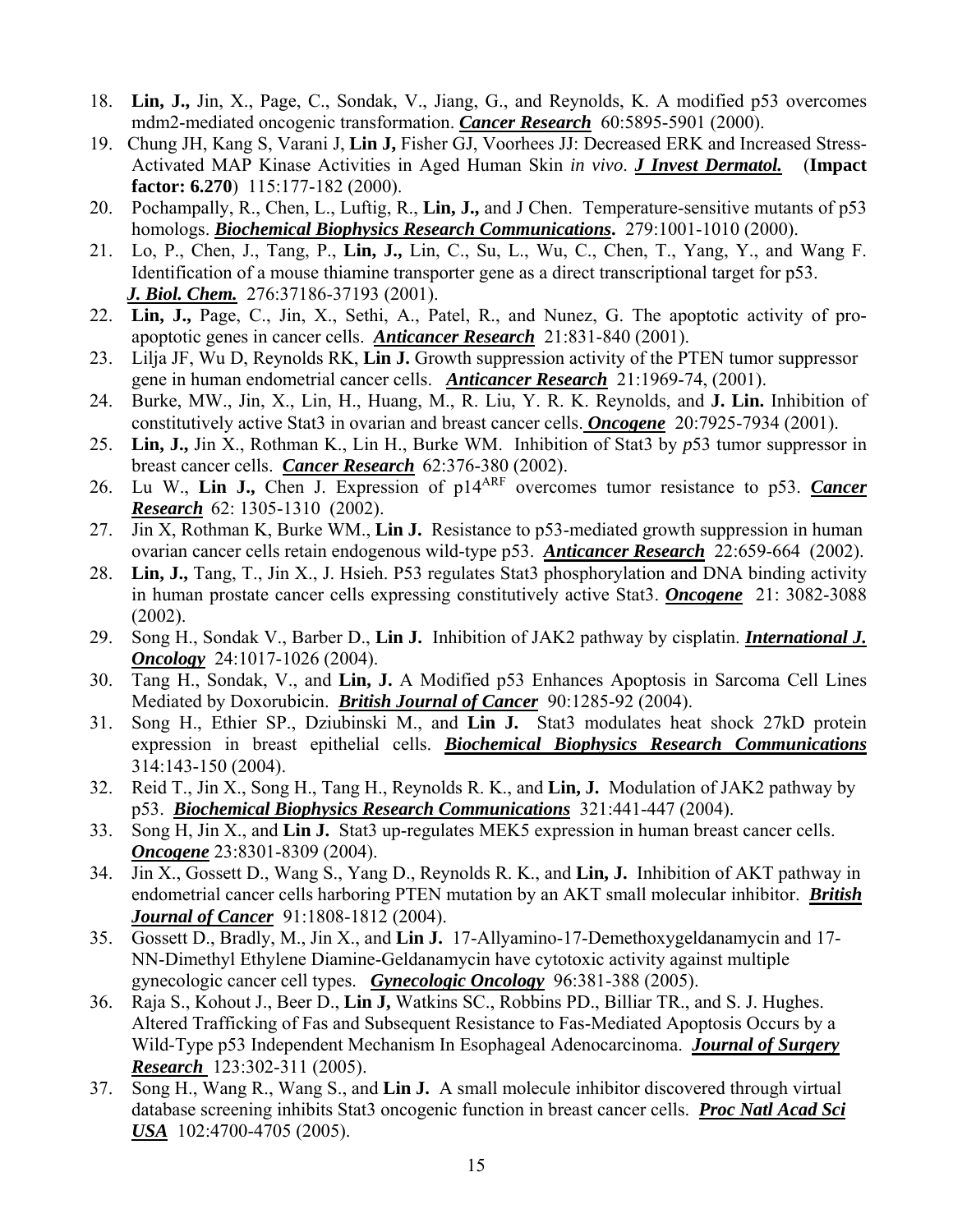- 38. Hsieh F., Cheng G., and **Lin J.** Evaluation of potential Stat3-regulated genes in human breast cancer. *Biochemical Biophysics Research Communications* 335:292-299 (2005).
- 39. Lin H., Hsieh F., Song H., and **Lin J.** Elevated phosphorylation and activation of PDK-1/AKT pathway in human breast cancer. *British Journal of Cancer* 93:1372-81 (2005).
- 40. Tang H., Jin X., Wang S., Yang D., Cao Y., Chen J., Gossett, D., and **Lin, J.** Inhibition of AKT pathway in ovarian cancer cells by a small molecular compound. *Gynecologic Oncology* 100:308-317 (2006).
- 41. Chen C., Hsieh F., and **Lin J.** Systemic evaluation of total Stat3 and Stat3 tyrosine phosphorylation in normal human tissues. *Exp Mol Pathology* 80:295-305 (2006).
- 42. Chen C., Hsieh F., Lieblein, JC., Brown J., Chan C., Wallace J., Cheng G., Hall B., and **Lin J.** Stat3 activation in human endometrial and cervical cancers. *British Journal of Cancer* 96:591- 599 (2007).
- 43. Cen L., Arnoczky K., Hsieh F., Lin H., Qualman S. J., and **Lin J.** Phosphorylation profile of protein tyrosine kinases in human Rhabdomyosarcomas. *Modern Pathology.* 20:936-946 (2007).
- 44. Chen C., Loy A., Cen L., Chan C., Hsieh F., Gong Cheng, Wu B., Qualman SJ, Kunisada K., Yamauchi-Takihara K., and **Lin J.** Signal transducer and activator of transcription 3 is involved in cell growth and survival of human rhabdomyosarcoma and osteosarcoma cells. *BMC Cancer.* 7:111 (2007).
- 45. Cen L., Lin H., Chen C., Qualman S. J., and **Lin J.** Inhibition of PDK-1/AKT pathway by a PDK-1 small molecular inhibitor in rhabdomyosarcomas cells. *British Journal of Cancer* 97:785-791 (2007).
- 46. Bhasin D., Cisek K., Pandharkar T., Regan N., Li C., **Lin J.,** and Li P. Design, Synthesis and Studies of Small Molecules STAT3 Inhibitors. *Bioorganic & Medicinal Chemistry Letters* 18:391-395 (2008).
- 47. Chan C., Lin, H-J., and **Lin J.** Stress-associated hormone, norepinephrine increases the viability of Human Pancreatic Duct Epithelial cells and is inhibited by the chemoprevention agent, Sulforaphane. *International J. Oncology* 33:415-419 (2008).
- 48. Lieblein JC, Ball S, Hutzen B, Sasser AK, Lin HJ, Huang TH, Hall BM, **Lin J.** STAT3 can be activated through paracrine signaling in breast epithelial cells. *BMC Cancer* 8:302 (2008).
- 49. Chen CL, Cen L, Kohout J, Hutzen B, Chan C, Hsieh FC, Loy A, Huang V, Cheng G, **Lin J.** Signal transducer and activator of transcription 3 activation is associated with bladder cancer cell growth and survival. *Molecular Cancer* 7:78 (2008).
- 50. Liu Z., Xie Z., Jones W., Pavlovicz RE., Liu S., Yu J., Li P-K., **Lin J.,** Fuchs JR., Marcucci G., Li C., Chan KK. Curcumin is a potent DNA hypomethylation agent. *Bioorganic & Medicinal Chemistry Letters* 19:706-709 (2009).
- 51. Fuh B., Sobo M., Cen L, Sobo M., Josiah D., Hutzen B., Cisek K., Bhasin D., Regan N., Chan C, Caldas H., Li C., Li P., and **Lin J.** LLL-3 inhibits STAT3 activity, suppresses glioblastoma multiforme cell growth and prolongs survival in a mouse glioblastoma multiforme model. *British Journal of Cancer* 100:106-112 (2009).
- 52. Fuchs J., Pandit B., Bhasin D., Etter J., Regan N., Abdelhamid D., Li C., **Lin J.,** P Li. Structureactivity relationship studies of curcumin analogues. *Bioorganic & Medicinal Chemistry Letters* 19: 2065-2069 (2009).
- 53. Fossey SL, Liao AT, McCleese JK, Bear MD, **Lin J,** Li P-K, Kisseberth WC, and London CA. Characterization of STAT3 activation and expression in canine and human osteosarcoma. *BMC Cancer* 9:81 (2009).
- 54. Cen L., Hutzen B., Ball S., DeAngelis S., Chen C., Fuchs JR, Li C., Li P., and **Lin J.** New structural analogues of curcumin exhibit potent growth suppressive activity in human colorectal carcinoma cells. *BMC Cancer* 9:99 (2009).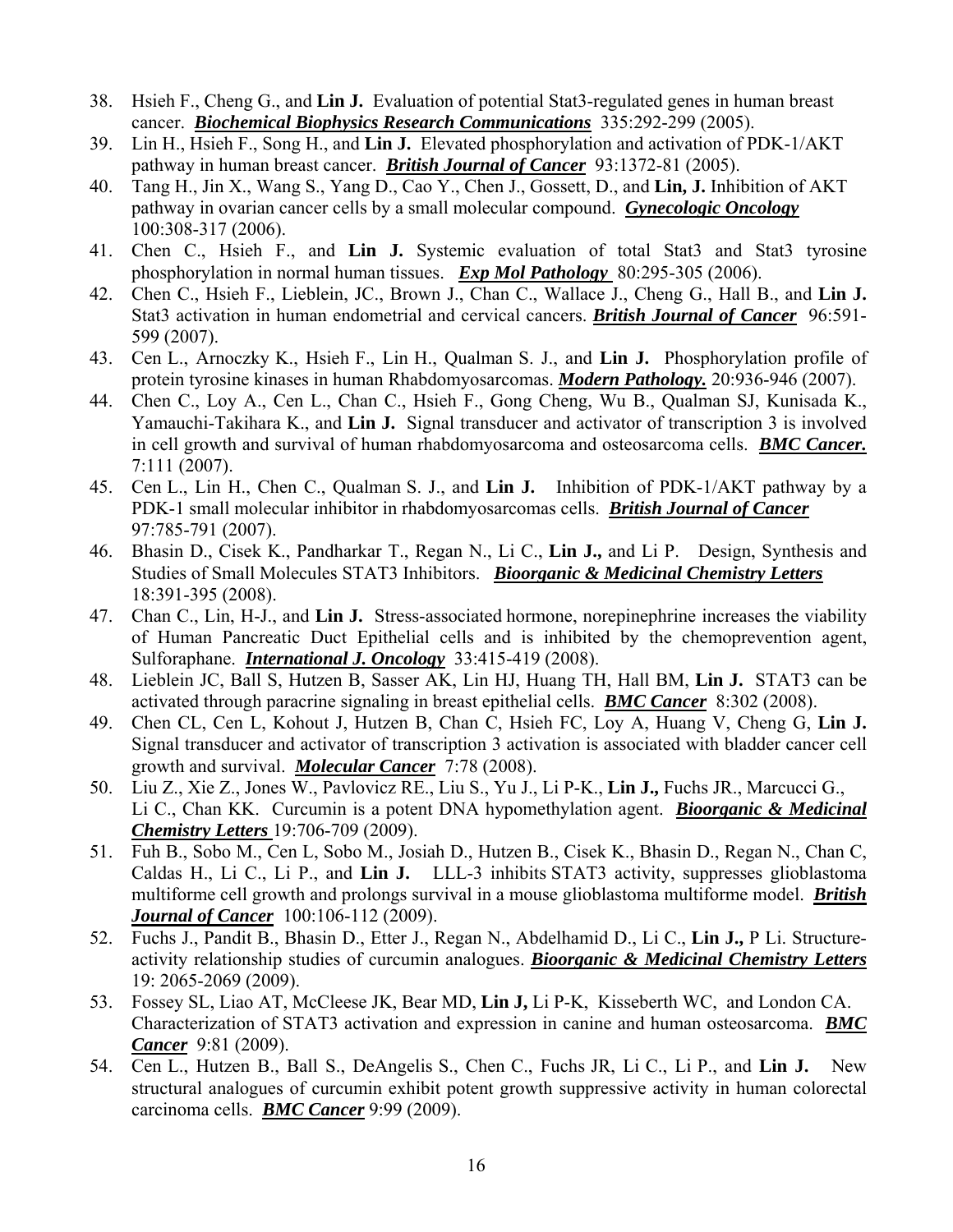- 55. Friedman L., Lin L., Ball S., Bekaii-Saab T., FuchsJ., Li P., Li C., and **Lin J.** Curcumin analogues exhibit enhanced growth suppressive activity in human pancreatic cancer cells. *Anti-Cancer Drugs.* 20:444-449 (2009).
- 56. Lin L., Hutzen B, Ball S., Foust E., Sobo M., Deangelis S., Pandit B., Friedman L., Li C., Li P-K., Fuchs J., and **Lin J.** Curcumin analogues exhibit enhanced growth suppressive activity and inhibit AKT and STAT3 phosphorylation in breast and prostate cancer cells. *Cancer Science.* 100:1719-27 (2009).
- 57. Canner J., Sobo M, Ball S, Hutzen B, Willis W., Studebaker, Wang S., Yang D., and **Lin J.** Inhibition of MDM2 oncoprotein by a novel small molecule inhibitor, MI-63 in rhabdomyosarcoma cells. *British Journal of Cancer* 101:774-81 (2009).
- 58. Hutzen B., Friedman L., Cen L., Sobo M., Deangelis S., Lin L., Shibata H., Iwabuchi Y., and **Lin J.** A new curcumin analogue, GO-Y030 exhibits potent growth suppressive activity and inhibits STAT3 phosphorylation in breast and pancreatic carcinoma cells. *International J. Oncology*35: 867-872 (2009).
- 59. Hutzen B., Williams B., Jones S., Cen L., Deangelis S., Fuh B., and **Lin J.** Dietary agent, benzyl isothiocyanate inhibits STAT3 phosphorylation and collaborates with sulforaphane in the growth suppression of PANC-1 human pancreatic cancer cells. *Cancer Cell International* 9:24 (2009).
- 60. Lin L., Hutzen B, Ball S., Sobo M., Foust E., Deangelis S., Friedman L., Cen L., Fuchs J., Li P-K., Li C., and **Lin J.** A novel small molecule, LLL12 inhibits STAT3 activities and induces apoptosis in human breast and pancreatic cancer cells. *Neoplasia* 12:39-50 (2010).
- 61. Lin L., Hutzen B, Ball S., Zuo M., Deangelis S., Foust E., Pandit B, Ihnat MA, Shenoy S., Kulp S., Li P-K., Li C., Fuchs J., and **Lin J.** Novel STAT3 phosphorylation inhibitors exhibit potent growth suppressive activity in breast and pancreatic cancer cells. *Cancer Research* 70:2445- 2454 (2010).
- 62. Liu Y., Li P-K., Li C., and **Lin J.** Inhibition of IL-6/STAT3 Signaling in Human Liver Cancer Cells Blocks the Anti-Apoptotic Activity of IL-6. *J. Biol. Chem.* 285:27429-27439 (2010).
- 63. Bill, MA, Fuchs, JR, Li, C, Bakan, C, Brown, Jr, DM, Schwartz, EB, **Lin, J**, Hoyt, DG, Fossey, SL, Young, GS, Carson III, WE, Li-P-K, Lesinski, GB, The small molecule curcumin analog FLLL32 induces apoptosis in melanoma cells via STAT3 inhibition and retains the cellular response to cytokines with anti-tumor activity. *Molecular Cancer* 9:165 (2010).
- 64. Lin L., Hutzen B., Ball S., DeAngelis S., Foust E., Li P-K., Li C., Hoyt D., Lesinski G., Fuchs J., and **Lin J.** FLLL32 inhibits STAT3 phosphorylation and activity and exhibits potent growth suppressive activity in human cancer cells. *Molecular Cancer* 9:217 (2010).
- 65. Liu Y., Li P-K., Li C., and **Lin J.** IL-6 is a risk factor in Human Liver Cancer Cells. *Cell Cycle.* 9:3423-3427. (2010).
- 66. Liu Y, Li C, **Lin J.** STAT3 as a Therapeutic Target for Glioblastoma. *Anticancer Agents Med Chem.* 10:512-519 (2010).
- 67. Wei CC., Ball S., Lin L., Liu A., Fuchs JR., Li PK., Li C., **Lin J.** Two small molecule **c**ompounds, LLL12 and FLLL32, exhibit potent inhibitory activity on STAT3 in human rhabdomyosarcoma cells. *International Journal of Oncology* 38:279-285 (2011).
- 68. Liu Y., Liu A., Xu Z., Yu W., Wang H., Li C., and **Lin J.** XZH-5 Inhibits STAT3 Phosphorylation and Causes Apoptosis in Human Hepatocellular Carcinoma Cells. *Apoptosis* 16:502 (2011).
- 69. Onimoe GI., Liu A., Lin L., Wei C.C, Schwartz E.B., Bhasin D., Li C., Fuchs JR., Li P-K, Houghton P., Termuhlen A., Gross T., and **Lin J**. Small molecules, LLL12 and FLLL32 inhibit STAT3 and exhibit potent growth suppressive activity in osteosarcoma cells and tumor growth in mice. *Investigational New Drugs* 30(3):916-926 (2012).
- 70. Liu Y., **Lin J**., Blocking the IL-6–STAT3 signaling pathway: potential liver cancer therapy. *Future Oncology*7:161-164 (2011).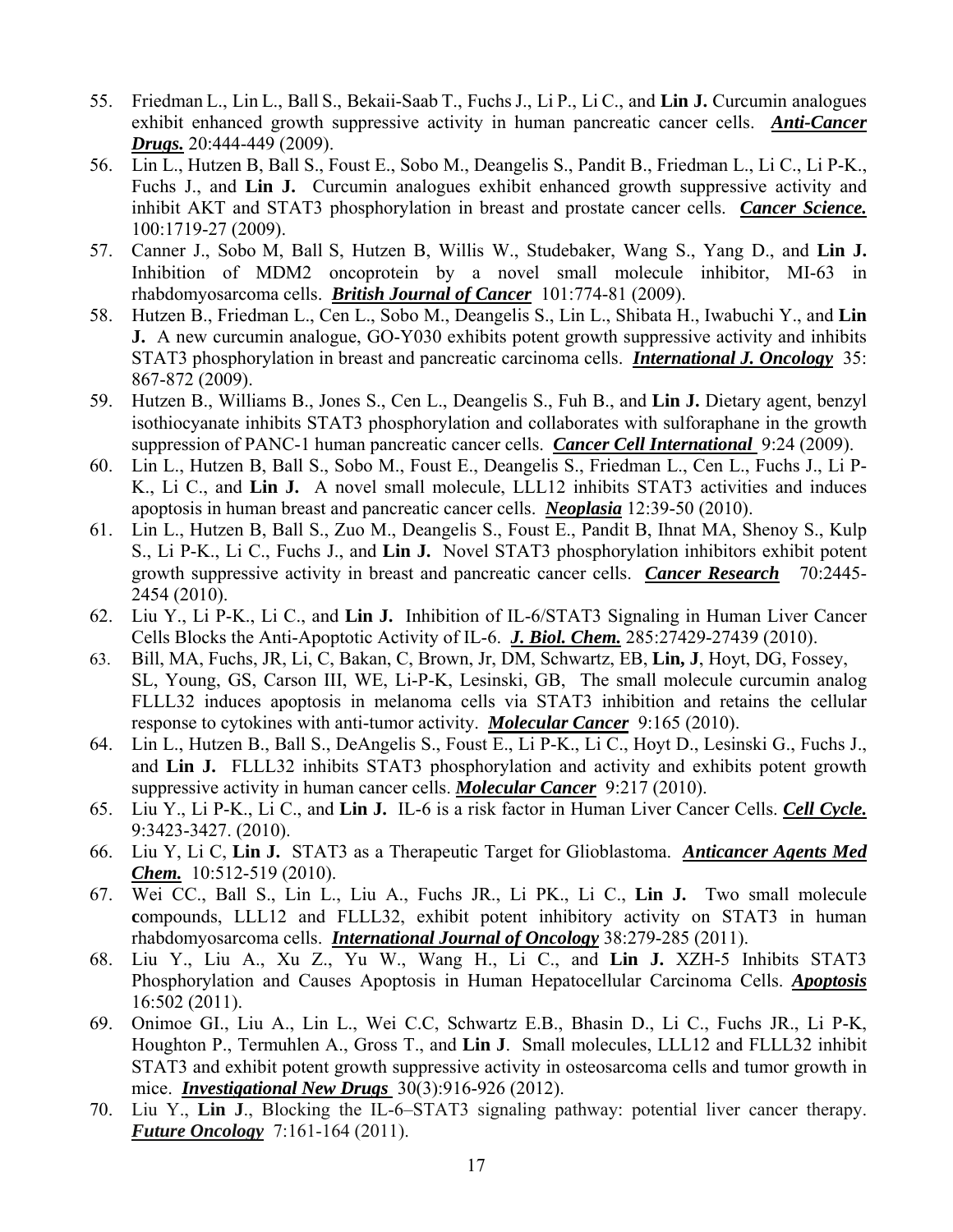- 71. Reed, S., Li, H., Li, C., and **Lin, J.** Celecoxib Inhibits STAT3 Phosphorylation and Suppresses Cell Migration and Colony Forming Ability in Rhabdomyosarcoma Cells. *Biochemical Biophysics Research Communications* 407(3):450-455 (2011).
- 72. Ball, S., Li, C., Li, P-K., and **Lin J**. The small molecule inhibitor, LLL12 inhibits STAT3 phosphorylation and induces apoptosis in medulloblastoma and glioblastoma cells. *PLoS ONE* 6(4): e18820 (2011).
- 73. Liu, Y., Liu, A., Li, H., Li, C., and **Lin, J**. Celecoxib Inhibits Constitutive and Interleukin 6- Induced STAT3 Phosphorylation in Human Hepatocellular Carcinoma Cell. *Cancer Prevention Research* 4: 1296-1305 (2011).
- 74. Liu A., Liu Y., Xu Z., Wenying Yu W., Wang H., Li C., and **Lin J**., A Novel Small Molecule, XZH-5, Inhibits Constitutive and Interleukin-6-Induced STAT3 Phosphorylation in Human Rhabdomyosarcoma Cells. *Cancer Science.* 102(7):1381-1387 (2011).
- 75. Fossey. S., Bear M., **Lin J**., Li C., Schwartz E., Li P-K., Fuchs J., Fenger J., Kulp S., Kisseberth W.C., and London C. The Novel Curcumin Analog FLLL32 Has Biologic Activity Against Osteosarcoma. *BMC Cancer*. 11(1):112 (2011).
- 76. Abuzeid WM., Davis S., Tang A., Saunders L., Brenner JC., **Lin J**., Fuchs J.R., Light E., Bradford C.R., Prince M., Carey TE. Sensitization of head and neck cancer to cisplatin through the inhibition of STAT3. *Archives of Otolaryngology - Head & Neck Surgery* 137(5):499-507 (2011).
- 77. Liu A., Liu Y., Li P-K., Li C., Hu Q., and **Lin J**., LLL12 Inhibits Interleukin-6-Induced STAT3 Phosphorylation in Human Pancreatic Cancer Cells. *Anticancer Research* 31(6):2029-35  $(2011).$
- 78. Lin, L., Liu, Y., Li, P-K., Fuchs, J., Shibata, H., Iwabuchi, Y., and **Lin, J**. Targeting colon cancer stem-like cells using a new curcumin analog, GO-Y030. *British Journal of Cancer* 105(2):212- 220 (2011).
- 79. Li H., Liu A., Zhao Z., Xu Y., **Lin J**., Jou D., and Li, C. Fragment-based Drug Design and Drug Repositioning Using Multiple Ligand Simultaneous Docking (MLSD): Identifying Celecoxib and Template Compounds as Novel Inhibitors of STAT3. *J. Medicinal Chemistry*54: 5592-5596 (2011). PMID: 21678971
- 80. Lin L., Liu A., Peng Z., Lin H., Li C., Li P-K., and **Lin J**. STAT3 is necessary for proliferation and survival in colon cancer-initiating cells. *Cancer Research* 71:7226-7237 (2011).
- 81. Lin, L., Fuchs, J., Li, C., Olson, V., Bekaii-Saab, T., and **Lin, J.** STAT3 signaling pathway is necessary for cell survival and tumorsphere forming capacity in ALDH+/CD133+ stem cell-like human colon cancer cells. *Biochem and Biophysical Res Comm* 416(3-4):246-251 (2011).
- 82. Lin, L., Benson, D.M. Jr., DeAngelis, S., Bakan, C. E., Li, P-K., Li, C., and **Lin, J**. A small molecule, LLL12 inhibits constitutive STAT3 and IL-6-induced STAT3 signaling and exhibits potent growth suppressive activity in human multiple myeloma cells. *International Journal of Cancer* 130:1459-1469 (2012).
- 83. Bid, H.K., Oswald, D., Li, C., **Lin, J.**, Houghton, P.J. Anti-angiogenic activity of a small molecular STAT3 inhibitor LLL12. *PloS ONE* 7(4):e35513 (2012).
- 84. Bill, M.A., Nicholas, C., Mace, T.R., Etter, J.P., Li, C., Schwartz, E.B., Fuchs, J.R., Young, G.S., Lin, L., **Lin, J.**, He, L., Phelps, M., Li, P., Lesinski, G.B. Structurally modified curcumin analogs inhibit STAT3 phosphorylation and promote apoptosis of human renal cell carcinoma and melanoma cell lines. *PloS ONE* 7(8):e40724 (2012).
- 85. Liu, A., Liu, Y., Lin, L., Jin, Z., Yang, J., Hu, Q., Xu, Z., Wang, H., Li, C., **Lin, J.** XZH-5 inhibits STAT3 phosphorylation and enhances the cytotoxicity of chemotherapeutic drugs in human breast and pancreatic cancer cells. *PloS ONE* 7(10):e46624 (2012).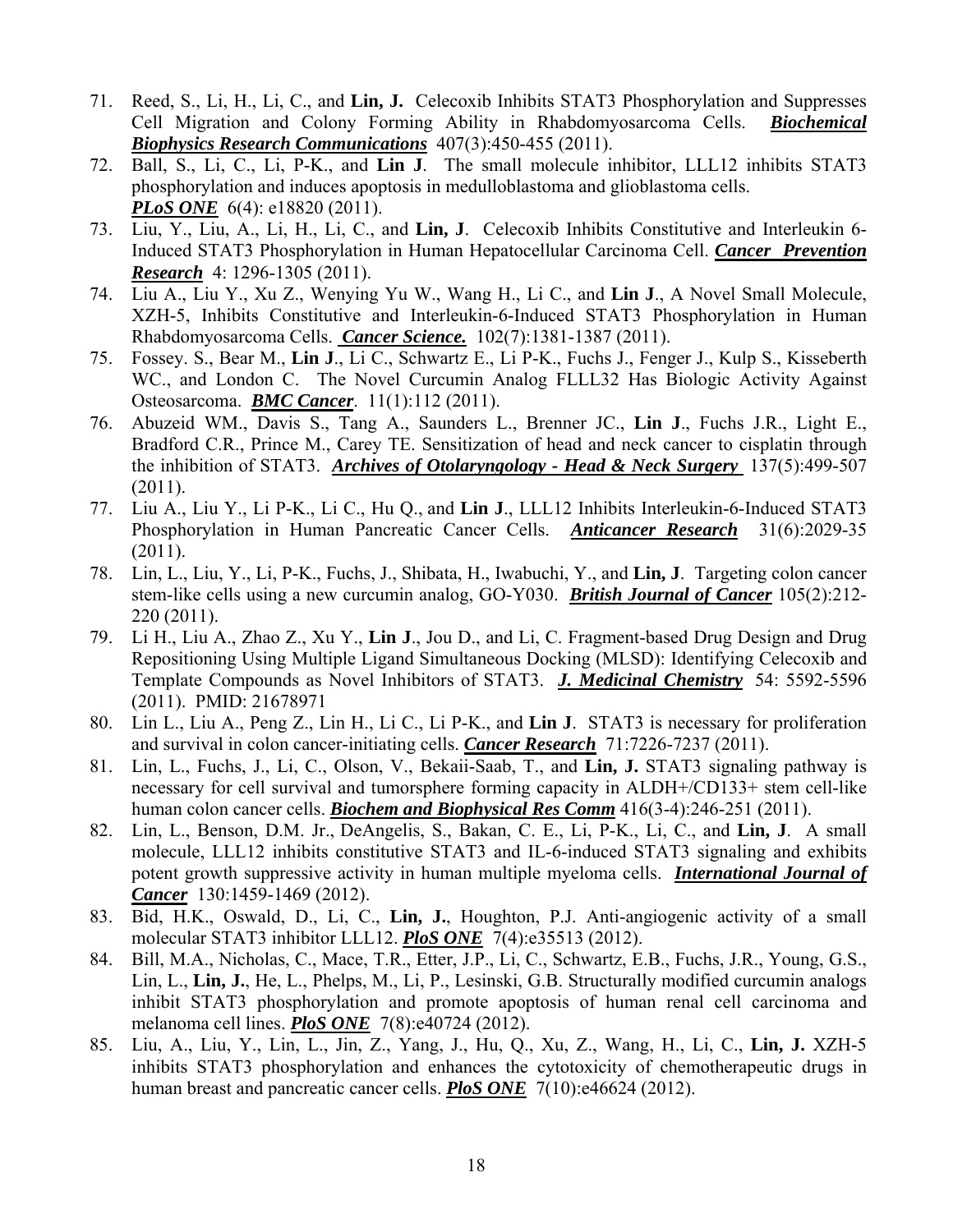- 86. Couto JI, Bear MD, **Lin J,** Pennel M, Kulp SK, Kisseberth WC, London CA. Biologic activity of the novel small molecule STAT3 inhibitor LLL12 against canine osteosarcoma cell lines. *BMC Vet Res.* 8(1):244 (2012).
- 87. Du L, Xie Z, Wu LC, Chiu M, **Lin J,** Chan KK, Liu S, Liu Z. Reactivation of RASSF1A in breast cancer cells by curcumin. *Nutr Cancer.* 64:1228-35 (2012).
- 88. Yu W., Xiao H., **Lin J.,** Li C. Discovery of Novel STAT3 Small Molecule Inhibitors via In Silico Site-Directed Fragment-Based Drug Design. *J. Medicinal Chemistry* 56:4402-4412 (2013).
- 89. Lin L., Hutzen B, Lee, H-F, Peng Z., Lin H., Sun, D., Li P-K., Li C., Korkaya, H., Wicha M., and Lin J. Evaluation of STAT3 Signaling in ALDH+ and ALDH+/CD44+/CD24- Subpopulations of Breast Cancer Cells. *PloS ONE* 8(12):e82821 (2013).
- 90. Bid H., Kibbler A., Phelps D., Manap S., Xiao L., **Lin J.,** Capper D., Oswald D., Geier B., DeWire M., Smith P., Kurmasheva R., Mo X., Fernandes S., Houghton P. Development, Characterization, and Reversal of Acquired Resistance to the MEK1 Inhibitor Selumetinib (AZD6244) in an In Vivo Model of Childhood Astrocytoma. *Clinical Cancer Research* 19:6716-6729 (2013).
- 91. Li L, Tang W, Wu X, Karnak D, Meng X, Thompson R, Hao X, Li Y, Qiao XT, **Lin J,** Fuchs J, Simeone DM, Chen ZN, Lawrence TS, Xu L., HAb18G/CD147 promotes pSTAT3-mediated pancreatic cancer development via CD44s. *Clinical Cancer Research* 19:6703-6715 (2013).
- 92. Wang W, Zhao C, Jou D, Lü J, Zhang C, Lin L, **Lin J.** Ursolic acid inhibits the growth of colon cancer-initiating cells by targeting STAT3. *Anticancer Res.* 33(10):4279-84 (2013).
- 93. Bid H., Cam M., Audino A., Kurmasheva R., **Lin J.,** Houghton P., and Cam H. ΔNp63 promotes pediatric neuroblastoma and osteosarcoma by regulating tumor angiogenesis. *Cancer Research* 74:320-329 (2014).
- 94. Li H., Kumari V., Lin L., Jou D., **Lin J.,** Li C. Drug Design Targeting Protein-Protein Interactions (PPIs) Using Multiple Ligand Simultaneous Docking (MLSD) and Drug Repositioning: Discovery of Raloxifene and Bazedoxifene as Novel Inhibitors of IL-6/GP130 Interface. *J. Medicinal Chemistry* 57:632-641 (2014).
- 95. Daka P., Liu A., Karunaratne C., Csatary E., Williams C.,<sup>1</sup> Xiao H., Lin J., Xu Z., Page R., Wang H. Design, synthesis and evaluation of XZH-5 analogues as STAT3 inhibitors. *Bioorganic & Medicinal Chemistry* 23:1348-1355 (2015).
- 96. Xiao H., Bid H., Yu W., Li, C., Houghton P., **Lin, J.** A novel small Molecular STAT3 Inhibitor, LY5 Inhibits Cell Viability, Cell Migration, And Angiogenesis in Medulloblastoma Cells. *J. Biol. Chem.* 290:3418-3429 (2015).
- 97. Zuo M., Li C., **Lin J.,** and Javle M. LLL12, a novel small inhibitor targeting STAT3 for hepatocellular carcinoma therapy. *Oncotarget* 6:10940-10949 (2015).
- 98. Zhao C., Xiao H., Wu X., Li, C., **Lin, J.** Rational Combination of MEK inhibitor and STAT3 pathway modulator for K-RAS mutant pancreatic and colon cancer cells. *Oncotarget* 6:14472-87 (2015).
- 99. Wu X., Xiao H., Wang R., Xiao L., Li, C., **Lin, J.** Persistent GP130/STAT3 signaling contributes to the resistance of anti-cancer drugs doxorubicin and cisplatin, and MEK inhibitor AZD6244 in human sarcoma cells. *Current Cancer Drug Targets* 16(7):631-638 (2016).
- 100. Zhao C, Li H, Lin HJ, Yang S, **Lin J**, Liang G. Feedback Activation of STAT3 as a Cancer Drug-Resistance Mechanism. *Trends Pharmacol Sci.* 37(1):47-61 (2016).
- 101. Wu X., Tang W., Marquez R., Li K. , Highfill C., He F., Lian J., **Lin J.,** Fuchs J., Ji M., Li L., Xu L. Overcoming radiation resistance of pancreatic cancer by inhibiting STAT3 signaling. *Oncotarget* 7(10):11708-11723 (2016).
- 102. Zhao C., Wang W., Yu W., Jou D., Wang Y., Ma H., Qin H., Zhang C., Lu J., Sheng L., Li C., Lin J. and Lin L. A Novel Small Molecule STAT3 Inhibitor, LY5, Inhibits the cell viability,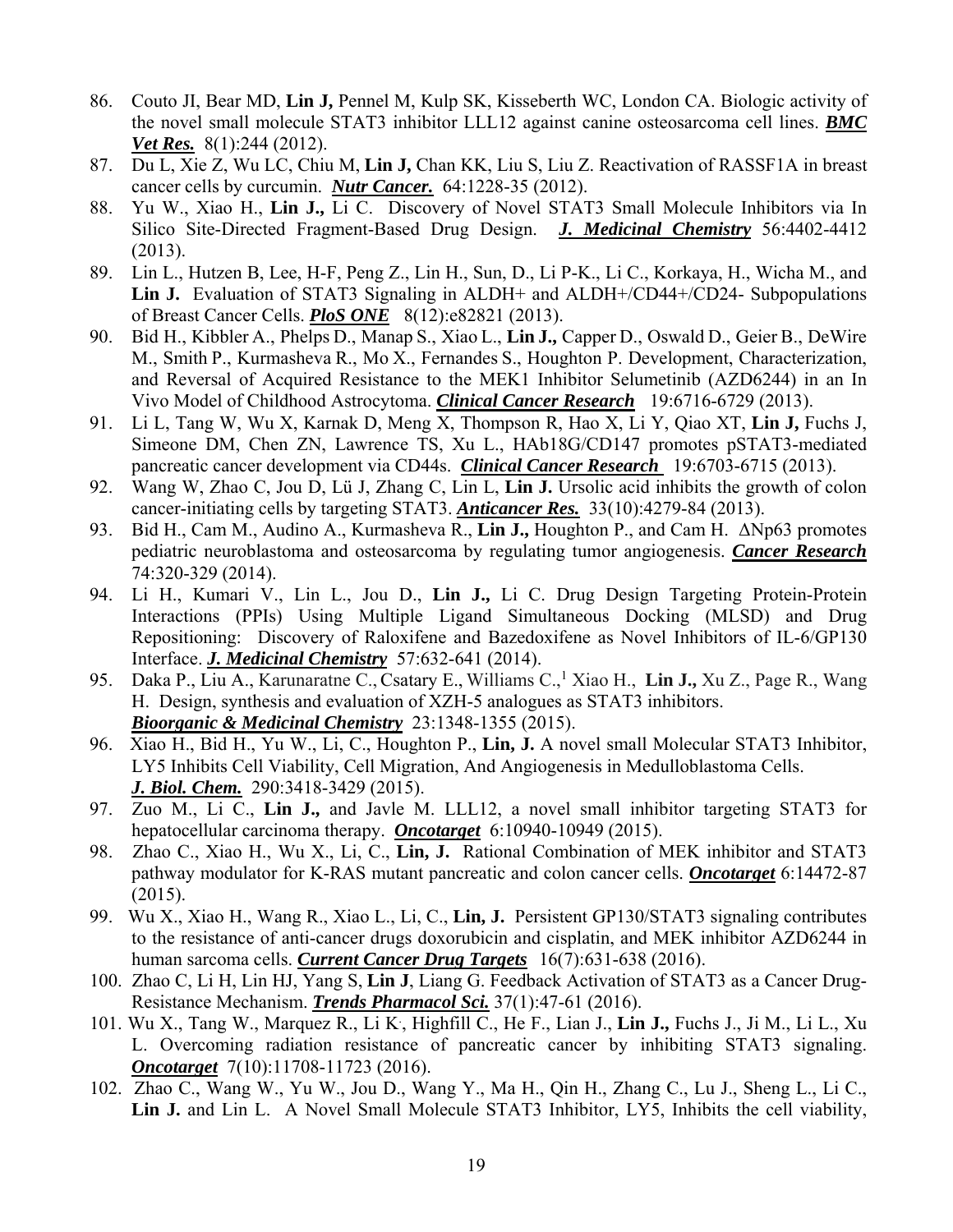colony formation, and migration of Colon and Liver Cancer Cells. **Oncotarget** 7(11):12917-12926 (2016).

- 103. Bid H., Phelps D., Xiao L., Guttridge D., **Lin J.,** London C., Baker L., Mo X. and Houghton P. The Bromodomain BET inhibitor JQ1 Suppresses Tumor Angiogenesis in Models of Childhood Sarcoma. *Molecular Cancer Therapeutics*15(5):1018-1028 (2016).
- 104. Epigenetic silencing of the NR4A3 tumor suppressor, by aberrant JAK/STAT signaling, predicts prognosis in gastric cancer. *Scientific Reports* 6:31690 (2016).
- 105. Wu X., Yang C., Xiao H., Li, C., **Lin, J.** Bazedoxifene as a Novel Inhibitor of IL-6/GP130 Signaling for Pancreatic Cancer therapy. *Molecular Cancer Therapeutics* Accepted for publication (2016).

### **Book Chapter**

Lin J, Jin X, Gossett D, Wang S. Inhibition of AKT oncogenic pathway in endometrial cancer Cells. Pages 139-149. Cell and Molecular Biology of Endometrial Carcinoma. Springer (2003).

## **Major Invited Speeches**

### **Local**

### **Invited as a seminar speaker at the Department of Internal Medicine, University of Michigan**

- 1. **Lin J.** " STAT3 pathway in ovarian cancer " (2001).
- 2. **Lin J.** " Target endometrial and ovarian cancer cells with a novel AKT inhibitor " (2003).

### **Invited as a seminar speaker at the University of Michigan Comprehensive Cancer Center**

- 1. **Lin J.** " STAT3 pathway in cancer" Cancer Biology seminar (2001).
- 2. **Lin J.** " Regulation of STAT3 activity by p53 in cancer cells "Apoptosis seminar series (2002).
- 3. **Lin J.** " Target STAT3 pathway in cancer cells" (2003).

### **Invited as a seminar speaker at the Ohio State University:**

- 1. **Lin J.** STAT3 pathway in cancer cells (2004), Department of Laboratory Medicine.
- 2. **Lin J.** Phosphorylation profiles of tyrosine kinases, Department of Chemistry (2005).
- 3. **Lin J.** The STAT3 signaling pathway in cancer cells, Department of Molecular Virology, Immunology and Medical Genetics (2005).
- 4. **Lin J.** The STAT3 signaling pathways in human cancer cells, IBGP graduate program (2006).
- 5. **Lin J.** The inhibitory efficacy of curcumin analogues in cancer cells, Department of Internal Medicine (2008).
- 6. **Lin J.** The STAT3 pathway in cancer-initiating cells, IBGP graduate program (2013).
- 7. **Lin J.** IL-6/STAT3 signaling pathway in cancer, OSBP graduate program (2014)
- 8. **Lin J.** IL-6/STAT3 signaling pathway in cancer, MCDB graduate program (2014)
- 9. **Lin J.** IL-6/STAT3 signaling pathway in cancer, Department of Chemistry (2015)

### **Invited as a seminar speaker at other Universities in the state of Ohio**

- 2000 **Lin J.** " A modified p53 enhanced suppression activity in cancer cells expressing high levels of mdm2", Department of Biochemistry and Molecular Biology, Wright State University, Dayton, OH.
- 2005 **Lin J.** Medical University of Ohio, Toledo, OH (presented seminar on STAT3 in cancer).
- 2007 **Lin J.** Ohio University, Athens, OH (presented seminar on STAT3 in cancer).

## **National**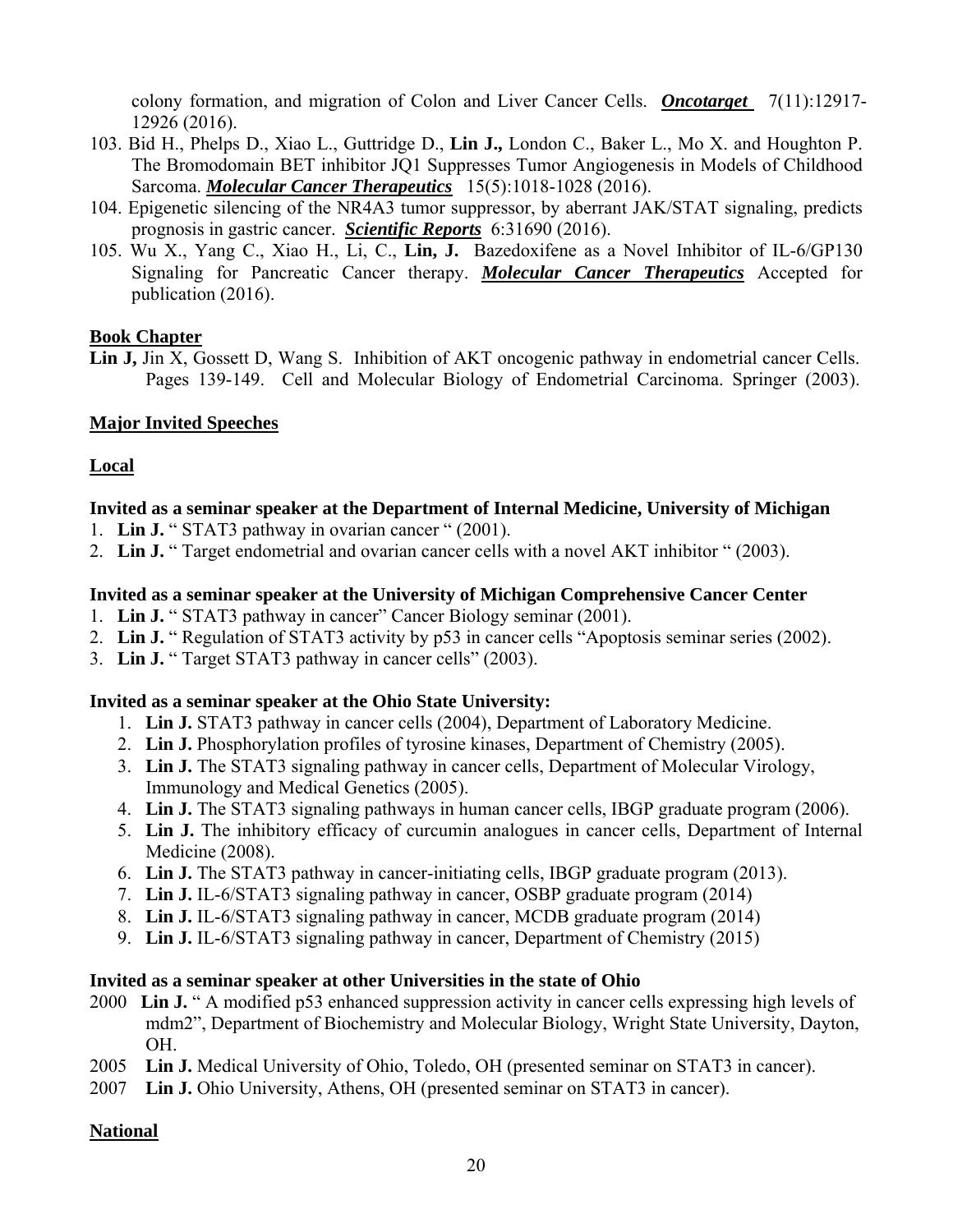- 2000 **Lin J.** " Stat3 pathway in cancer", Wake Forest University, Winston-Salem, NC.
- 2000 **Lin J.** " Stat3 pathway in cancer", The Pennsylvania State University, Hershey, PA.
- 2000 **Lin J.** " Targeting Stat3 pathway in cancer", M.D. Anderson Cancer Center, Houston, TX.
- 2001 **Lin J.** Stat3 pathway in cancer", Mount Sinai Medical Center, NY
- 2002 **Lin J.** " Regulation of Stat3 activity by p53 in cancer cells ",Biology Department Seminar Series, Providence College, Providence, RI.
- 2002 **Lin J.** " Target endometrial and ovarian cancer cells with a novel AKT inhibitor ", National Yang-Ming University, College of Medicine, Taipei, Taiwan.
- 2002 **Lin J.** " A novel AKT inhibitor targets endometrial cancer cells with PTEN mutation", International Symposium on Cell and Molecular Biology of Endometrial Carcinoma, Kitasato Institute & University, Tokyo, Japan.
- 2003 **Lin J.** " Activation of AKT and Stat3 pathways in cancer cells", University of Wisconsin, Madison, WI.
- 2009 **Lin J.** Indiana University Cancer Center, IN.
- 2010 **Lin J.** College of Pharmacy, University of Kentucky, Lexington, KY
- 2013 **Lin J.** Drexel University College of Medicine, Philadelphia, PA
- 2014 **Lin J.** West Virginia University, Morgantown, WV
- 2016 **Lin J.** NCI, 4<sup>th</sup> Pancreatic cancer Symposium, Bethesda, MD.

## **International**

- 2002 **Lin J.** "A novel AKT inhibitor targets endometrial cancer cells with PTEN mutation", International Symposium on Cell and Molecular Biology of Endometrial Carcinoma, Kitasato Institute & University, Tokyo, Japan.
- 2002 **Lin J.** "Target endometrial and ovarian cancer cells with a novel AKT inhibitor", National Yang-Ming University, College of Medicine, Taipei, Taiwan.
- 2012 **Lin J.** "IL-6/STAT3 signaling in cancer". The German Cancer Research Center, Heidelberg, Germany

## **Proffered Communications**

### **International scientific meetings held outside the United States**

- **Lin, J.,** Wan, Y., Bata-Corsgo, Z., Talwar, H., Kang, S., Voorhees, J. J., and G. J. Fisher. (5/1998) UV rapidly activates cell surface receptors and three distinct MAP kinases in skin in vivo. *SID meeting, Cologne, Germany.*
- Song H., Wang S., Wang R., and **Lin J.** Targeting STAT3 pathway by small molecule compounds in breast carcinoma cells. An abstract was presented at the *Keystone Symposia-* Jaks and Stats: Development to Disease (British Columbia, 4/2004).
- Song H., Jin X., and **Lin J.** STAT3 modulates MEK5 expression in breast carcinoma cells. An abstract was presented at the *CFBS Annual Meeting (Cancer section)* (Vancouver, 5/2004).
- Lin Li, Hutzen B, Ball S, Zuo M, Foust E, DeAngelis S, Wei C, Peng Z, Li C, Fuchs J, Li P-K, Kulp S, Lin H-J L., Ihnat MA., Lesinski GB., Hoyt D , Termuhlen AM, Gross T, and **Lin J.** A novel small molecule exhibits potent growth suppressive activity through the inhibition of constitutive JAK2/STAT3 signaling in human cancer cells. The abstract was presented at the *TAT Annual Meeting* (Amsterdam, Netherland 2009).

### **International scientific meetings held in the United States**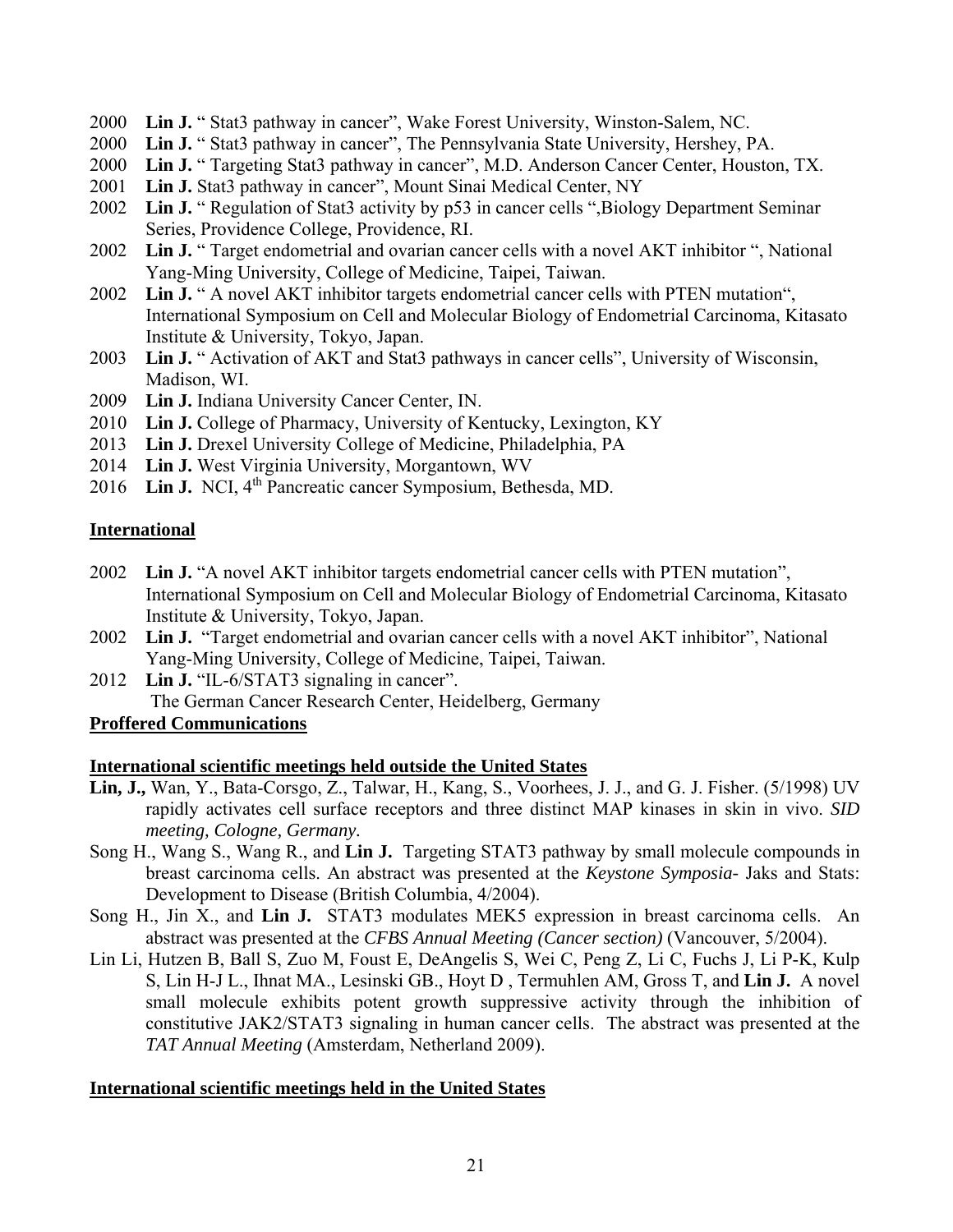- **Lin, J.,** and D. T. Simmons. (1990) The formation of stable T-p53 complexes is not required for replication of SV40 in culture. *Tumor virus meeting on SV40, polyoma, and adenoviruses*. (Cold Spring Harbor Laboratory).
- **Lin, J.,** and D. T. Simmons. (1991) The ability of large T antigen to complex with p53 Is essential for the increased lifespan and partial transformation of human cells by SV40. *The fifth annual p53 workshop* (Princeton, NJ).
- **Lin, J.,** Chen, J., Elenbaas, B., and A. J. Levine. (1994) Two critical amino acids in p53 protein are required for transcriptional activation by wt and mutant p53 proteins as well as the binding of mdm-2 and E1B 55kd oncogene products. *Cold Spring Harbor Laboratory Symposium " Molecular Genetics of Cancer ".*
- **Lin, J.,** Chen, J., Elenbaas, B., and A. J. Levine. (1994) Several hydrophobic amino acids in the p53 N-terminal domain of p53 are involved in binding to mdm-2, Adenovirus 5 E1B 55kd protein, and for wild-type or mutant p53 transcriptional activation. *Tenth annual meeting on Oncogenes*.
- **Lin, J.,** Chen, J., Elenbaas, B., Anwell Chang and A. J. Levine. (1994) Two critical amino acids in the N-terminal domain of p53 are required for transcriptional activation by wild-type and some mutant p53 as well as the binding of mdm-2 and AD 5 E1B 55kd oncogene products. *The 7th annual p53Workshop*.
- Page, C., H. Lin, V. K. Sondak, V. P. Castle, G. Jiang, K. R. Reynolds, and **J. Lin.** (2000) Evaluation of gene therapy with an adenovirus modified p53 vector in human cancer cells expressing high levels of mdm2 oncoprotein. An abstract was presented at the *AACR 91st Annual Meeting* (San Francisco).
- Huang M., Page, C., Changery, J. L., Cho K., Reynolds, K. R., and **J. Lin.** (2000) Expression of constitutive activation of AKT and Stat3 in ovarian, cervical, and prostate cancer cells. *AACR 91st Annual Meeting*.
- Page, C., Inohara, N., Nunez, G., Zhau, X., Day L. M., and **J. Lin.** (2000) Expression pro-apoptotic genes as competitive inhibitors to Bcl-2 and Bcl-XL in prostate cancer cells. *AACR 91st Annual Meeting*.
- Page, C., Lin, H., Sondak, V. K., Jiang, G. Castle, V., Reynolds, K. R., and **J. Lin.** (10/2000) A modified p53 overcomes mdm2 inhibition. *10th Annual p53 Workshop* (Monterey, CA).
- W. Burke, X. Jin, R. Liu, Y. Jiang, M. Huang, R. K. Reynolds, and **J. Lin.** Inhibition of constitutively active Stat3 pathway in ovarian cancer cells. An abstract was presented to the *AACR 92nd Annual Meeting* (New Orleans-2001).
- **J. Lin.** X. Jin, W. Burke, K. Kothman, and R. K. Reynolds. Inhibition of p53 apoptotic in cancer cells. An abstract was presented to the *AACR 92nd Annual Meeting* (New Orleans-2001).
- Reid, T. Song, H. R. K. Reynolds, and **J. Lin.** Inhibition of JAK1/2 and Stat3 pathways by p53 tumor suppressor in human ovarian cancer cells. An abstract was presented at the *AACR 93rd Annual Meeting* (San Francisco-2002).
- Tang H., Jin X., Wang S., Yang D., Gossett D., and **Lin J.** A novel small molecular inhibitor inhibits AKT pathway in ovarian cancer cells. An abstract was presented at the *AACR Annual Meeting* (Washington D. C., 2003).
- Jin X., Gossett D., Wang S., Yang D., Reynolds RK., and **Lin J.** Inhibition of the AKT survival pathway by a novel AKT inhibitor in endometrial cancer cells. An abstract was presented at the *AACR Annual Meeting* (Washington D. C., 2003).
- Song H., Wang S., Wang R., and **Lin J.** Inhibition of STAT3 oncogenic pathway by a novel nonpeptide small molecule inhibitor in human breast cancer cells. An abstract was presented at the *AACR Advances in Breast Cancer Research Meeting* (CA, October 2003).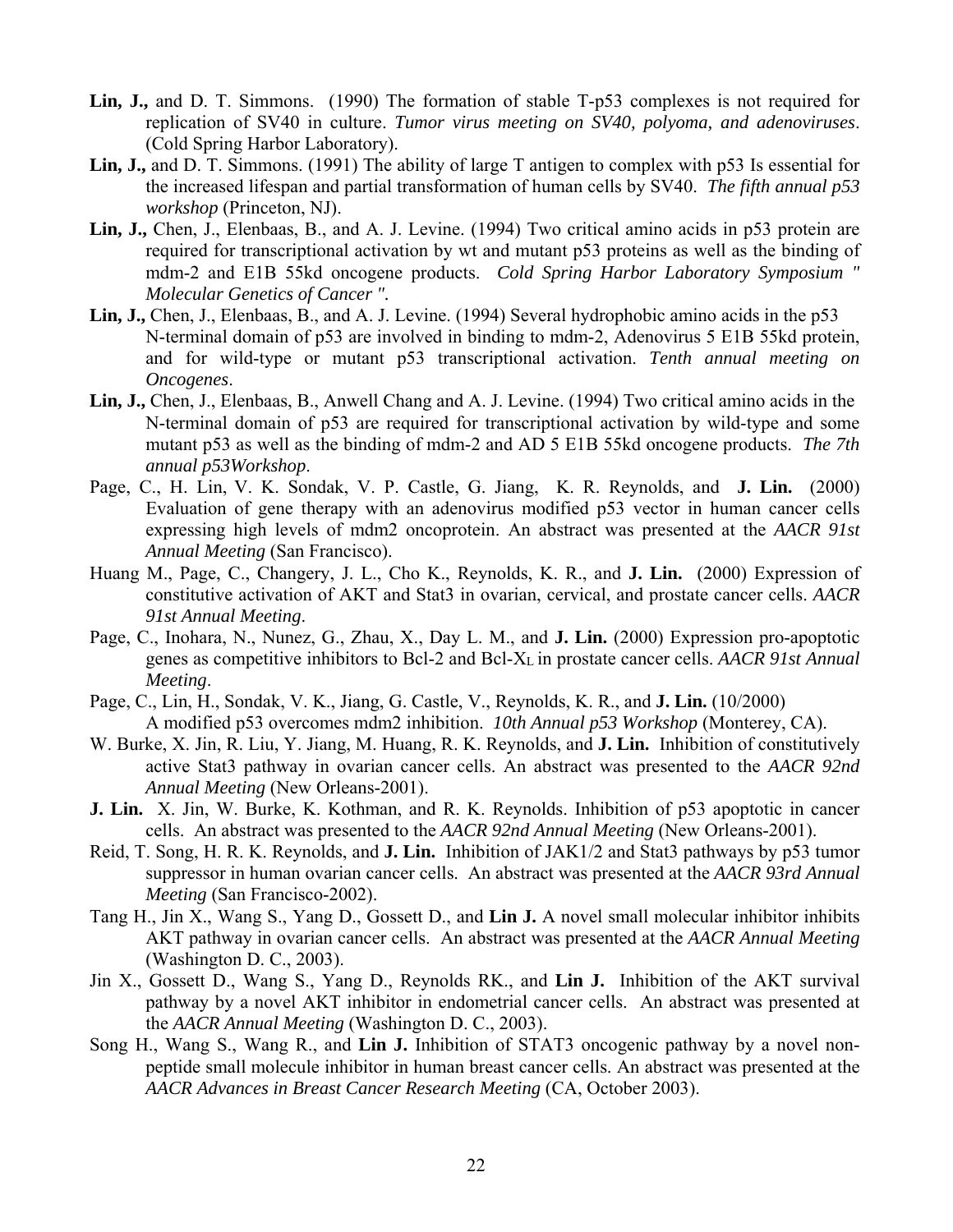- Song H., Wang S., Wang R., and **Lin J.** Inhibition of STAT3 pathway by a novel small molecule inhibitor in cancer cells. An abstract was presented at the *AACR Annual Meeting* (Orlando, 4/2004).
- Song, H, Hsieh F, and **Lin J.** Evaluation of the Stat3-regulated genes in breast cancer. An abstract was presented at the *AACR Annual Meeting* (Anaheim, CA 2005).
- Lin, H., Song, H., Hsieh F, and **Lin J.** Studies of phosphorylation on receptor and non-receptor protein kinases in human breast cancer. An abstract was presented at the *AACR Annual Meeting* (Anaheim, CA 2005).
- Cen L., Hsieh F, Lin H., Chen, C. S., Qualman SJ, and **Lin J.** Phosphorylation profile of protein kinases in PDK-1/AKT pathway and the effect of PDK-1 inhibitor in rhabdomyosarcomas. The abstract was presented at the *AACR Annual Meeting* (Washington D. C. 2006).
- Chen C., Loy A., Hsieh F., Gong Cheng, Qualman SJ, Hall B., and **Lin J.** Activation of Stat3 pathway in human rhabdomyosarcoma, osteosarcoma and soft-tissue sarcoma. The abstract was presented at the *AACR Annual Meeting* (Washington D. C 2006).
- Fuh B., Chen C., Wang S., and **Lin J.** Inhibition of Bcl-2/Bcl-XL by a small molecular inhibitor in rhabdomyosarcomas cells. The abstract was presented at the *AACR Annual Meeting* (Washington D. C 4/2006).
- Hutzen B., Fuh B., Chan C., Sobo M., Li C., Li P., and **Lin J.** A novel Stat3 inhibitor suppresses cancer cell growth and induces apoptosis in human pancreatic, breast, and brain tumor cells. The abstract was presented at the *AACR Annual Meeting* (San Francisco 2007).
- Lieblein JC., Sasser K., Huang Tim H-M., Lin H., and **Lin J.** STAT3 is activated through paracrine signaling in the breast tumor microenvironment and is mediated through IL-6. The abstract was presented at the *AACR Annual Meeting* (San Francisco 2007).
- Chen C., Loy A., Hsieh F., Cheng G., Wu B., Kunisada K., Yamauchi-Takihara K., and **Lin J.** Inhibition of constitutive Stat3 pathway suppresses cancer cell growth and induces apoptosis in human bladder cell lines. The abstract was presented at the *AACR Annual Meeting* (San Francisco 2007).
- Lieblein JC., Ball S, Hutzen B., Lin Z., and **Lin J.** Paracrine signaling from the breast cancer cells stimulates the cell proliferation and Stat3 phosphorylation in non-cancerous mammary epithelial cells and is blocked by dietary agent, curcumin. The abstract was presented at the *Sixth Annual AACR International Conference: Frontiers in Cancer Prevention Research* (Philadelphia, PA, 12/2007).
- Cen L, Deangelis S, Willis W, Ball S, Jones S, Chan C, Fuh B, and **Lin J.** The inhibitory effects of dietary agents in pancreatic and colon cancer cells. The abstract was presented at the *Sixth Annual AACR International Conference: Frontiers in Cancer Prevention Research* (Philadelphia, PA, 12/2007).
- Hutzen B., Cen L., Friedman L., Sobo M., Ball S., Li P., Li C., Fuchs J., Bhasin D., Pandit B., Shibata H., Iwabuchi Y., and **Lin J.** New curcumin analogues with enhanced growth suppressive activity in cancer cells. The abstract was presented at the *AACR Annual Meeting* (San Diego, CA 2008).
- Fossey S, Liao L, Bear M, **Lin J,** Li P-K, Kisseberth W, London, C. Investigating the role of STAT3 dysregulation in human and canine osteosarcoma. The abstract was presented at the *AACR Annual Meeting* (San Diego, CA 2008).
- Lin L, Hutzen B, Ball S, Foust E, DeAngelis S, Zuo M, Peng Z, Li C, Fuchs J, Li P-K, Lesinski GB, Kulp S, Lin H-J L, Ihnat MA, Hoyt D, Termuhlen AM, Gross T, and **Lin J.** A novel small molecule exhibits potent growth suppressive activity through the inhibition of constitutive JAK2/STAT3 signaling in breast, pancreatic cancer, and glioblastoma cells. The abstract was presented at the *AACR Annual Meeting* (Denver, CO 2009).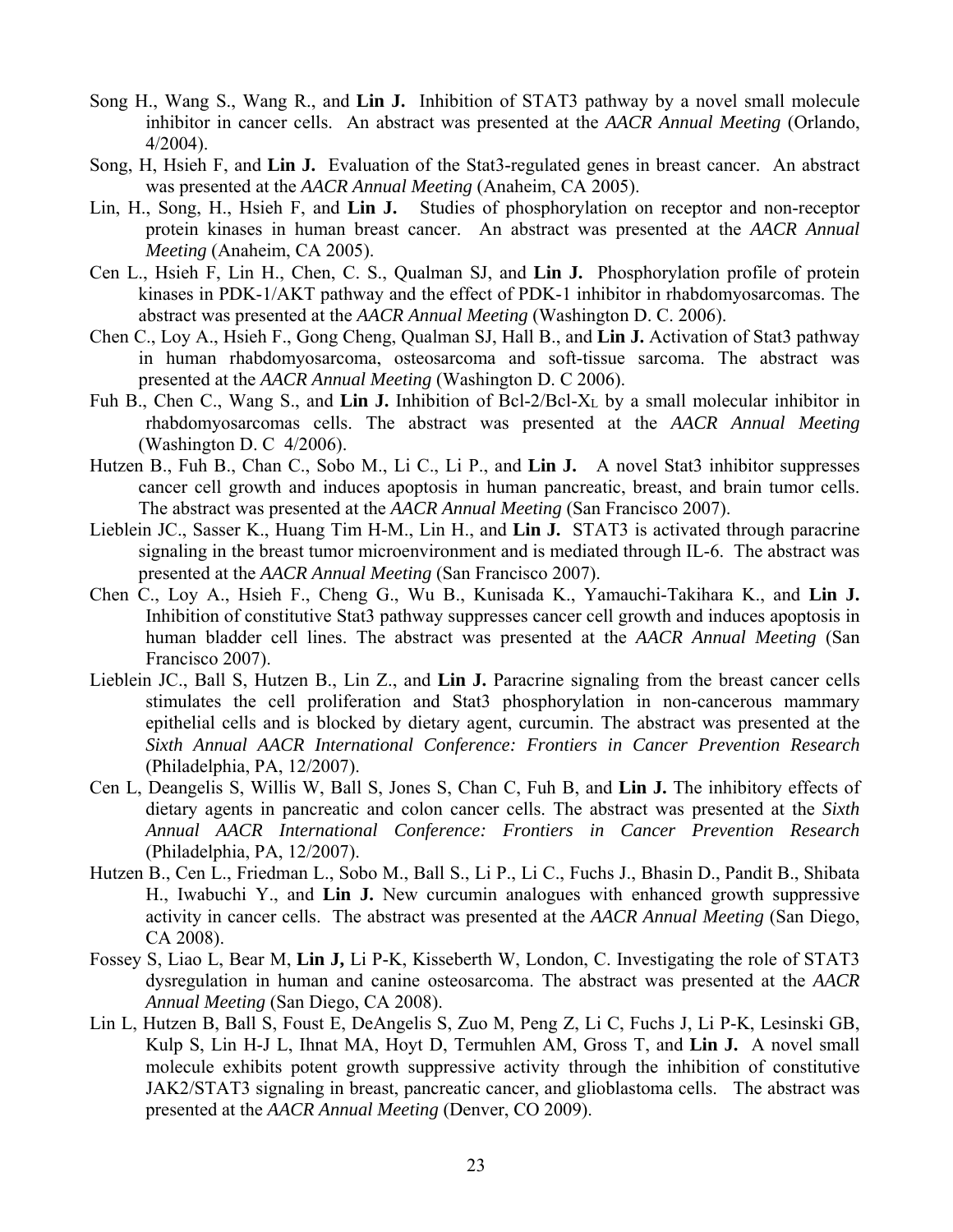- Lesinski GB, Bill MA, Li C, Fuchs F, Kulp S, Ihnat M, **Lin J,** Hoyt D, Young G, Carson III WE, Li P-K. The small molecule curcumin analog FLLL-32 induces apoptosis in human melanoma cells via STAT3 inhibition and elicits in vivo anti-tumor activity. The abstract was presented at the *AACR Annual Meeting* (Denver, CO 2009).
- Lesinski, GB, Bill, Bakan C, Benson DM Jr., Schwartz EB, **Lin J,** Hoyt DG, Fossey SL, Young GS, Carson WE III, Li P-K. Small molecule curcumin analogs induce apoptosis in human melanoma cells via STAT3 inhibition but do not alter the cellular response to immunotherapeutic cytokines. The abstract was presented at The International society for biologic therapy of cancer annual meeting (Washington DC 2009).
- Bill MA, Fuchs JR, Li C, Schwartz EB, **Lin J,** Hoyt DG, Foor B, Otterson D, Yui J, Carson WE III, Li P-K, Lesinski GB. STAT3-specific small molecule curcumin analogs FLLL32 and FLLL62 induce apoptosis and enhance the direct anti-tumor effect of interferons. The abstract was presented at The International society for biologic therapy of cancer annual meeting (Washington DC 2009).
- Lin L., Hutzen B, Peng Z., Lin H., Li P-K., Li C., Wicha M., and **Lin J.** STAT3 as a novel therapeutic target in human breast cancer stem cells. The abstract was presented at the *EORTC-NCI-AACR International Symposium on Molecular Targets and Cancer Therapeutics Annual Meeting* (Boston, MA 2009).
- Zuo, Lin L. Li C, Li P-K, and **Lin J.** STAT3 as a checmoprevention target in liver cancer cells. The abstract was presented at the *Sixth Annual AACR International Conference: Frontiers in Cancer Prevention Research* (Houston, TX, 12/2009) **Received an AACR travel award**.
- Liu Y., Li C., Li Pui-Kai, **Lin J**. A small molecule, LLL12, inhibits IL-6 induced STAT3 phosphorylation and nuclear tanslocation. The abstract was presented at the *AACR Annual Meeting* (Washington D. C. 2010). **Received an AACR travel award**.
- Lin L., Hutzen B, Peng Z., Lin H., Li P-K., Li C., Wicha M., and **Lin J.** STAT3 is required for survival of human breast cancer stem cells. The abstract was presented at the *AACR Annual Meeting* (Washington D. C. 2010). **Received an AACR top-rated abstract award**.
- Lin L., Li C., Li P-K., Fuchs J., and **Lin J**. STAT3 as a novel cancer therapeutic target in colorectal cancer stem cells. The abstract was presented at the *AACR Colorectal Cancer: Biology to Therapy Meeting* (Philadelphia, PA, 10/2010). **Received an AACR travel award**.
- Tang A., Abuzeid, WM, Chinn S., Jones T., Davis S., **Lin J.**, Fuchs J., Bradford C., Carey T., Prince M. Targeting Cancer stem cells through STAT3 inhibition in head and neck cancers*.* The abstract was presented at the *AACR Annual Meeting (Orlando, Florida 2011).*
- Lin L., Li P-K., Fuchs J., Li C, and **Lin J**. STAT3 is necessary for proliferation and survival in pancreatic cancer-initiating cells. The abstract was presented at the *AACR Annual Meeting (Orlando, Florida 2011).*
- Liu A., Liu A., Xu, Z., Yu W., Wang H., Li C., **Lin J**. A novel small molecule, XZH-5 inhibits constitutive and interleukin-6-induced STAT3 phosphorylation in human rhabdomyosarcoma cells. The abstract was presented at the *AACR Annual Meeting (Orlando, Florida 2011).*
- Liu A., Xu M., Li H., Zhao Z., McWilliams E., Xu Y., Li C., and **Lin J.** Novel drug development approach targeting STAT3 for sarcoma therapy using MLSD and drug reposition. The abstract will be presented at the *EORTC-NCI-AACR International Symposium on Molecular Targets and Cancer Therapeutics Annual Meeting* (San Francisco, CA 2011).
- Lin, L., Li, H., Xu, M., Zhao, Z., Olson, V., Xu, Y., Li, C., **Lin, J**. Novel drug discovery approach targeting STAT3 for breast cancer therapy using MLSD and drug repositioning. This abstract was presented at the *AACR Annual Meeting* (Chicago, IL 2012).
- Bid, H.K., Oswald, D., Li, C., **Lin, J.**, Houghton, P.J. Direct anti-angiogenic activity of a small molecular STAT3 inhibitor LLL12. This abstract was presented at the *AACR Annual Meeting*  (Chicago, IL 2012).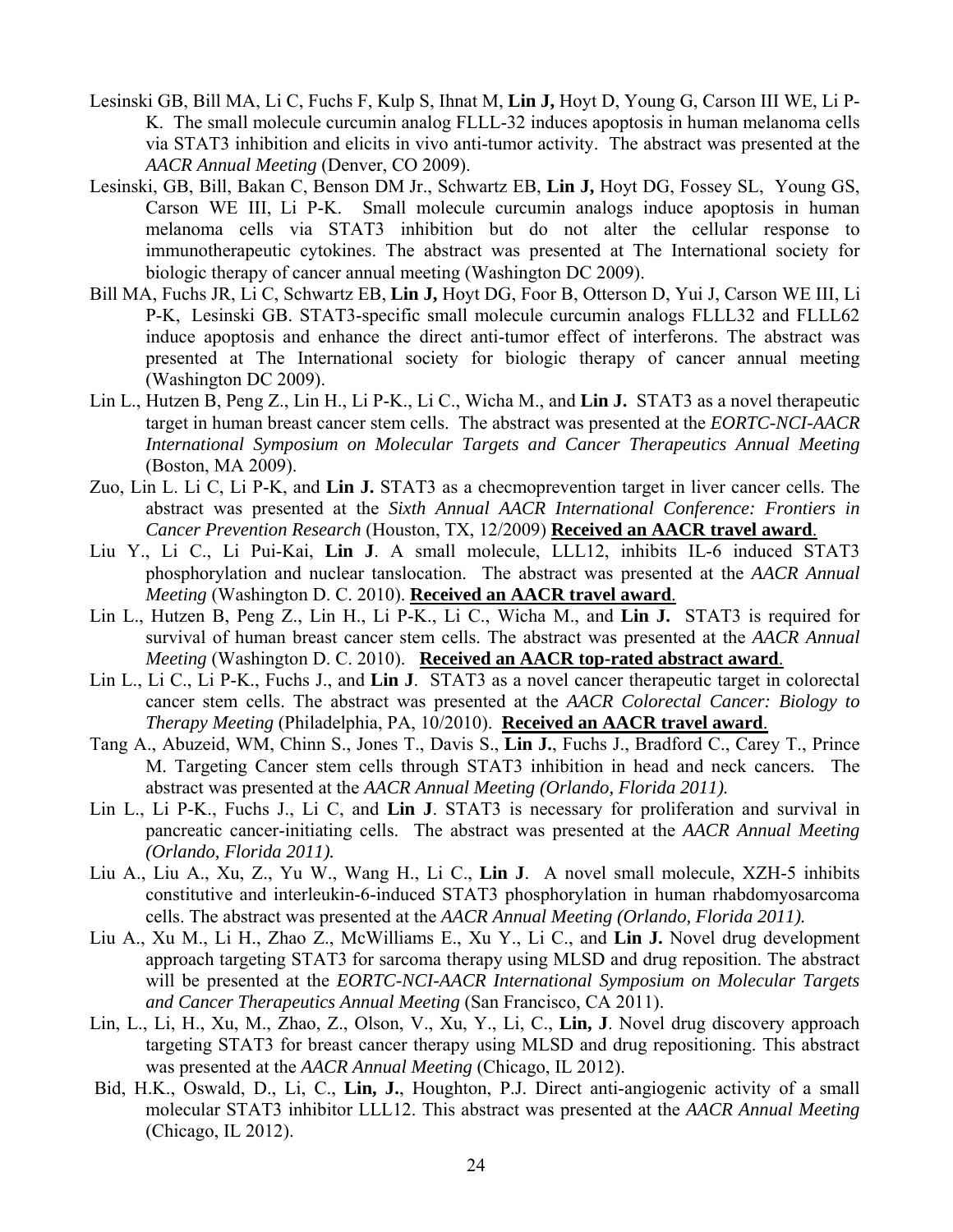- Bid H., Kibbler A., Phelps D., Manap S., Xiao L., **Lin J.,** Capper D., Oswald D., Geier B., DeWire M., Smith P., Kurmasheva R., Mo X., Fernandes S., Houghton P. Development, Characterization, and Reversal of Acquired Resistance to the MEK1 Inhibitor Selumetinib (AZD6244) in an In Vivo Model of Childhood Astrocytoma. This abstract was presented at the *AACR Annual Meeting* (Washington D. C. 2013).
- Xiao H., Yu W., Olson, V., Li, C., Houghton P., **Lin, J**. A novel small molecule, LY5 selectively inhibits STAT3 phosphorylation and activities and exhibits potent growth suppressive activity in cancer cells. This abstract was presented at the *AACR Annual Meeting* (Washington D. C. 2013).
- Xiao H., Bian Y., Joe D., Li H, Lin L, Li C., and **Lin, J.** GP130 as a novel therapeutic target in IL-6 dependent cancers. This abstract was presented at the *AACR Annual Meeting* (San Diego, CA 2014).
- Yang J, Keenan K, Mace T, Bekaii-Saab T, Fuchs J, Schwartz E, Li C, **Lin J,** Li P, Lesinski G. STAT3 inhibitors elicit direct anti-tumor effects against human biliary cancer cell lines and limit release of immune suppressive cytokines *in vitro*. This abstract was presented at the *AACR Annual Meeting* (San Diego, CA 2014).
- Wu X., Xiao H., Li, C., **Lin, J.** Persistent STAT3 signaling contributes to the resistance of anticancer drugs doxorubicin and cisplatin, and MEK inhibitor AZD6244 in childhood sarcoma cells. This abstract was presented at the *AACR Annual Meeting* (Philadelphia, PA 2015).
- Wu X., Xiao H., Li, C., **Lin, J.** Bazedoxifene as a novel inhibitor of IL-6/GP130 signaling for pancreatic cancer therapy. This abstract was presented at the EORTC-NCI-AACR International Symposium on Molecular Targets and Cancer Therapeutics Annual Meeting (Boston, MA 2015).
- Yang C., Li, C., **Lin, J.** Dual inhibition of STAT3 and IL-8 pathways as a novel therapeutic approach in osteosarcoma. This abstract was presented at the *AACR Annual Meeting* (New Orleans, LA 2016).

#### **National**

- Lin, J., Reichner, C., and A. J. Levine. (1995) Analysis of wild-type and mutant p21<sup>WAF1</sup> activities in cyclins-cdks binding and growth suppression of tumor cells. *Cancer Genetics and Tumor Suppressor Genes.*
- Page, C., H. Lin, V. K. Sondak, G. Jiang, V. Castle, K. R. Reynolds, and **J. Lin.** (1999) Gene therapy with a modified p53 overcomes mdm2-mediated oncogenic transformation. *Oncogene and growth Control Meetings* (The Salk Institute, La Jolla, CA)*.*
- Page, C., H. Lin, V. K. Sondak, G. Jiang, V. Castle, K. R. Reynolds, and **J. Lin.** (1999) Novel cancer gene therapy with a modified p53. AACR-NCI-EORTC *Molecular Targets and Cancer Therapeutic Meeting.* The abstract was published in the November supplement to *Clinical Cancer Research*.
- Lilja, J., Wu, D., Page, C., Reynolds, K. R., Dixon, J., and **J. Lin.** (2000) Growth suppression activity of PTEN tumor suppressor gene. An abstract was presented at the *Annual SGO Meeting* (San Diego).
- Page, C., H. Lin, M. Huang, R. Liu, V. Castle, K. R. Reynolds, and **J. Lin.** (2000) The role of AKT oncogene in ovarian cancers. An abstract was presented at the *Annual SGO Meeting* (San Diego, CA).
- W. Burke, M. Huang, X. Jin, R. Liu, R. K. Reynolds, and **J. Lin.** Inhibition of constitutively active Stat3 pathway in ovarian cancer cells. An abstract was presented in the *SGO Annual Meeting* as an oral presentation for a focused plenary section on cell cycle regulation (Nashville-2001).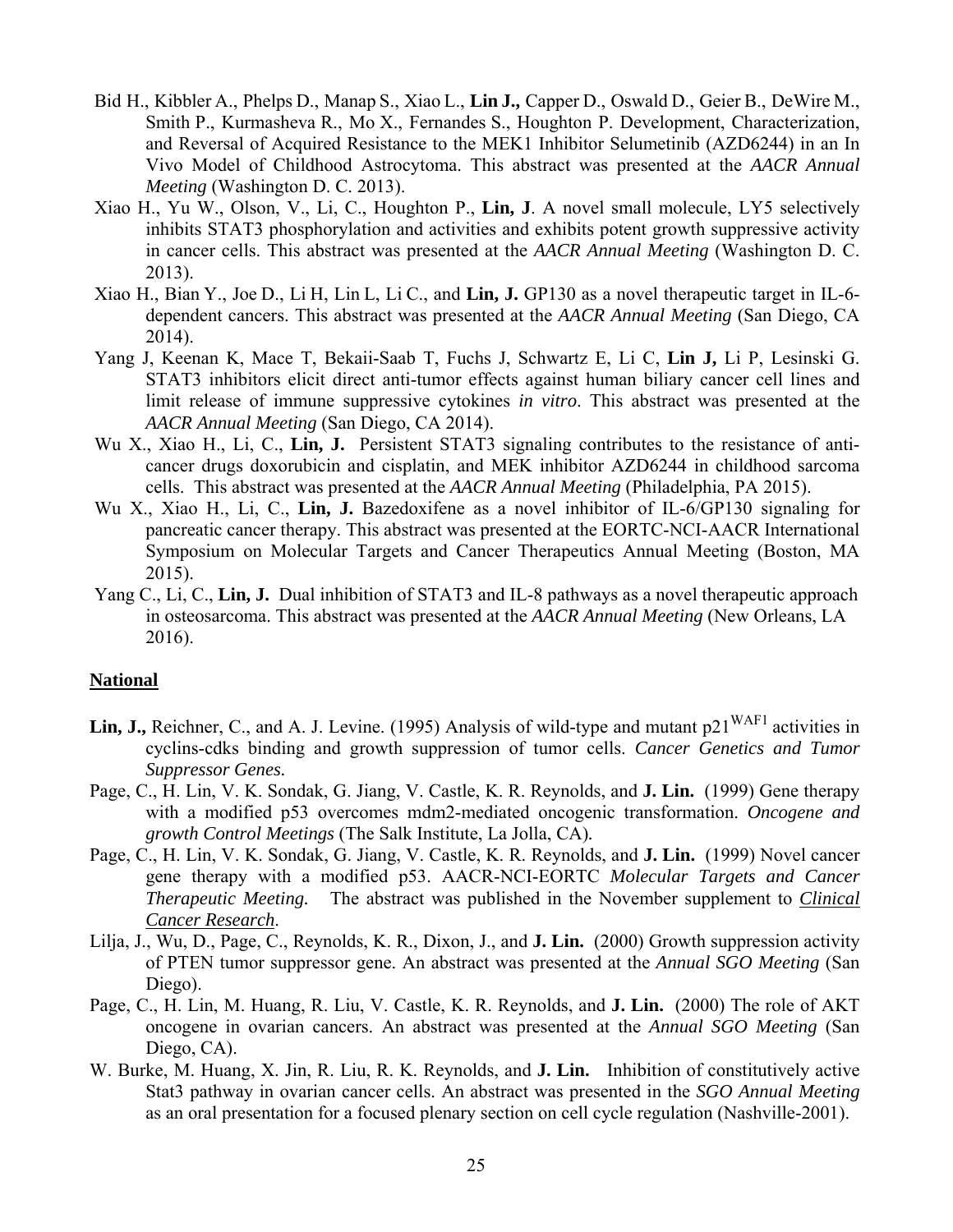- **J. Lin.** X. Jin, W. Burke, K. Kothman, and R. K. Reynolds. Inhibition of the p53 pathway in ovarian cancer cells. An abstract was presented by the *SGO Annual Meeting* (Nashville-9/2001).
- Jin, X. Burke, W. R. K. Reynolds, and **J. Lin.** Inhibition of Stat3 By p53 in breast cancer cells. An abstract was presented at the *SGO Annual Meeting* (Miami-9/2002).
- Reid, T. Song, H. R. K. Reynolds, and **J. Lin.** Inhibition of JAK1/2 and Stat3 pathways by p53 tumor suppressor in human ovarian cancer cells. An abstract was presented at the *SGO Annual Meeting* (Miami-2002).
- Tang H., Jin X., Wang S., Yang D., Gossett D., and **Lin J.** A novel small molecular inhibitor inhibits AKT pathway in ovarian cancer cells. *SGO Annual Meeting* (New Orleans-9/2003).
- Jin X., Wang S., Yang D., Gossett D., Reynolds RK., and **Lin J.** Inhibition of the AKT survival pathway by a novel AKT-selective inhibitor in endometrial cancer cells. An abstract was presented at the *SGO Annual Meeting* (New Orleans-9/2003).
- Gossett D, Bradley M, Jin X, and **Lin J.** 17-Allyamino-17-Demethoxygeldanamycin and 17-NN-Dimethyl Ethylene Diamine-Geldanamycin have cytotoxic activity against multiple gynecologic cancer cell types. An abstract was presented at the *molecular Targets for Cancer Therapy meeting* (Tampa, 10/2004).
- Hsieh F, Qualman SJ, and **Lin J.** Evaluation of the Stat3 activation in human osteosarcoma. An abstract was presented at the *PAS annual meeting* (Washington D. C., 5/2005).
- Cen L., Arnoczky K., Hsieh F, Lin H., Qualman SJ, and Lin J. Phosphorylation profiles of protein kinases in human rhabdomyosarcomas. *Clinical Cancer Research*. 11(24 Suppl.):9110s, 2005.
- Cen L., Arnoczky K., Hsieh F, Lin H., Qualman SJ, and **Lin J.** Phosphorylation profiles of protein tyrosine kinases in human rhabdomyosarcomas. The abstract was presented at the *Connective Tissue Oncology Society Annual Meeting* as an oral presentation (Boca Raton, FL 2005).
- Chen C., Loy A., Hsieh F., Gong Cheng, Qualman SJ, Hall B., and **Lin J.** Activation of Stat3 pathway in human rhabdomyosarcoma, osteosarcoma and soft-tissue sarcoma. An abstract was presented at the *PAS annual meeting* (San Francisco 5/2006).
- Cen L., Hsieh F, Lin H., Chen, C. S., Qualman SJ, and **Lin J.** Phosphorylation profile of protein kinases in PDK-1/AKT pathway and the effect of PDK-1 inhibitor in rhabdomyosarcomas. The abstract was presented at the *PAS annual meeting* (San Francisco 5/2006).
- Fuh B., Chen C., Wang S., and **Lin J.** Inhibition of Bcl-2/Bcl-XL by a small molecular inhibitor in rhabdomyosarcomas cells. An abstract was presented at the *PAS annual meeting* (San Francisco 5/2006).
- Yang E., Kim S, Donovan EL, Chen M, Beickelman A, Hutzen B J, **Lin J,** Barsky SH, and Glaser, R. Norepinephrine upregulates VEGF, IL-6, and IL-8 expression in human melanoma tumor cell lines: implications for stress-related enhancement of tumor progression. The abstract will be presented at the *Psychoneuroimmunology Research Society Annual Meeting* (Madison, WI 2008).
- Fossey SL, Liao AT, Bear MD, **Lin J,** Li PK, Kisseberth WC, and London CA. Annual Meeting of The American College of Veterinary Pathologists. "Investigating the Role of STAT3 Activation in Human and Canine Osteosarcoma." (November 10-14, 2007), Savannah, GA.
- Fuchs J, Etter J, Li P, Abdelhamid D, Regan N, Bhasin D, Pandit B, Li C, Cisek K, Cen L, Hutzen B, and **Lin L.** Synthesis and antiproliferative activity of curcumin analogues. The abstract will be presented at the American Chemical Society National Meeting & Exposition (Philadelphia, PA, August 17-21, 2008).
- Lin L., Hutzen B, Peng Z., Lin H., Li P-K., Li C., Wicha M., and **Lin J.** STAT3 as a novel therapeutic target in human breast cancer stem cells. The abstract was presented at The International society for biologic therapy of cancer annual meeting (Washington DC 2009).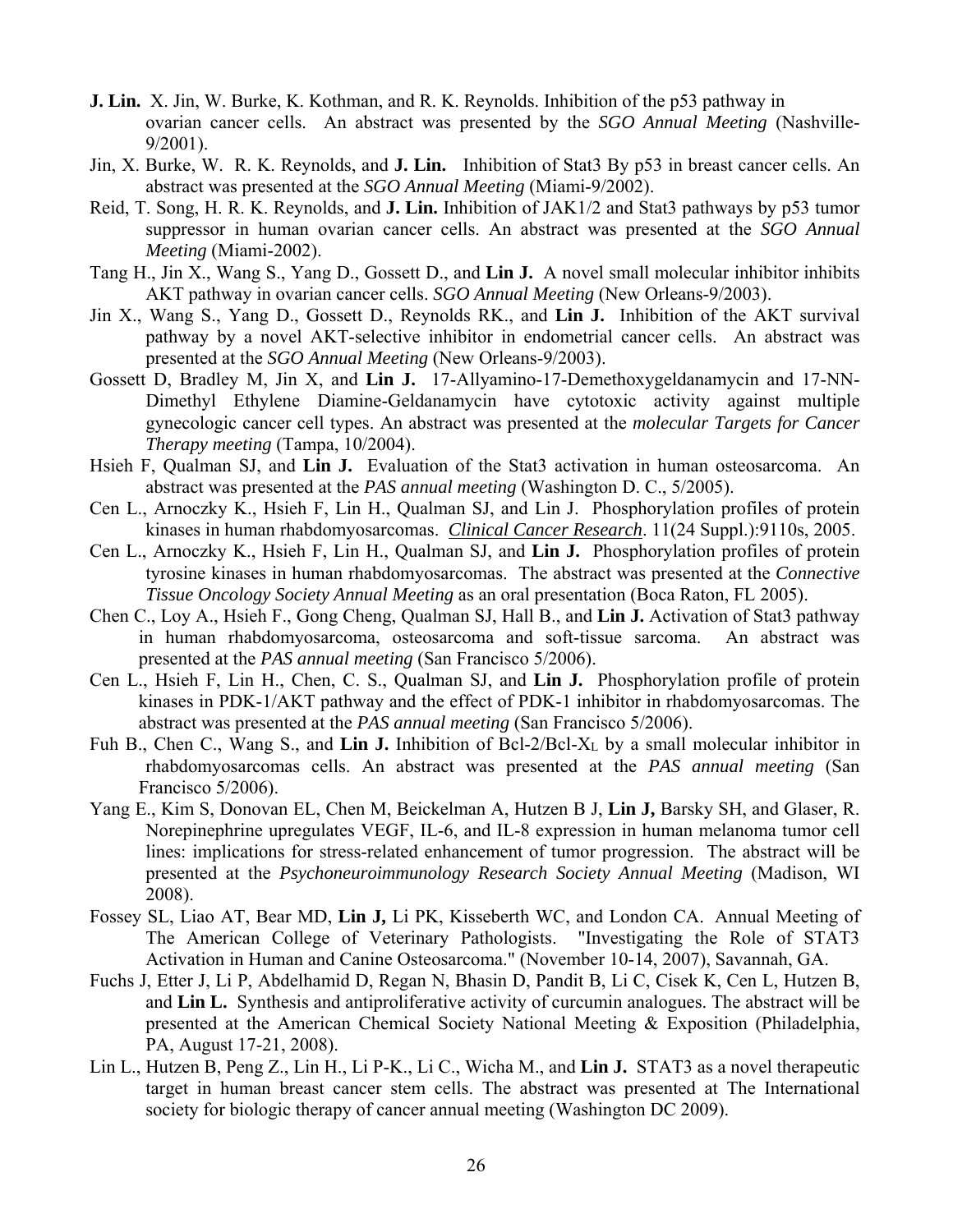- Lin L, Zuo M, DeAngelis S, Li C, Li P-K, and **Lin J.** Target constitutive STAT3 pathway in Glioblastoma cells with a novel small molecular STAT3 inhibitor. The abstract was presented at the *AACR Brain Tumor Meeting* (San Diego, CA 12/2009).
- Ball S, Li C, Li P-K, and **Lin J.** Target constitutive STAT3 signaling in human medulablastoma cells with a novel small molecular STAT3 inhibitor. The abstract was presented at the *AACR Brain Tumor Meeting* (San Diego, CA 12/2009).
- Abuzeid WM, Davis S, Tang A, Saunders L., **Lin J,** Fuchs J., Bradford CR., Carey TE. Sensitization of head and neck cancer to cisplatin through the inhibition of STAT3. The abstract was presented to the *American Head and Neck Society Annual Meeting* (Las Vegas, NV 2010).
- Bill, M., Nicholas, C., Mace, T., He, L., Ling, Y., Phelps, M., Li, C., Schwartz, E., Fuchs, J., Lin, L., **Lin, J.,** London, C., Young, G., Li, P-K., Lesinski, G. A novel bioavailable small molecule curcumin analog FLLL100-P inhibits STAT3 signaling and induces apoptosis in melanoma cells. The abstract was presented at the *Society for Immunotherapy of Cancer (SITC) Annual Meeting* (Bethesda, Maryland 2011).
- Rozewski D, Cho Y, Mace T, He L, Schwartz E, Ling Y, Bill M, London C, **Lin J**, Li C, Fuchs R, Lesinski G, Phelps M. Comprehensive pharmacokinetic-pharmacodynamic modeling to optimize FLLL100P-induced inhibition of pSTAT3 in pancreatic cancer. This abstract was presented at The Great Lakes Drug Metabolism and Disposition Group Annual Meeting (Indianapolis, IN 2014).
- Ling Y, Zhu X, Rozewski D, Bear M, **Lin J,** Li C, Li P, London C, Phelps M. Pharmacokinetic evaluation of STAT3 inhibitors LLL12 and LY5 in Mice. This abstract was presented at the Annual American Pharmaceutical Scientist meeting and symposium (San Diego, CA 2014).
- Wu X., Xiao H., Li, C., **Lin, J.** Persistent STAT3 signaling contributes to the resistance of anti-cancer drugs doxorubicin and cisplatin, and MEK inhibitor AZD6244 in childhood sarcoma cells. This abstract was presented at the American Society for Cell Biology Annual Meeting (Philadelphia, PA 2014).
- Wu X., Xiao H., Li, C., **Lin, J.** Bazedoxifene as a novel inhibitor of IL-6/GP130 signaling for pancreatic cancer therapy. This abstract was presented at the 3rd NCI-Pancreatic Cancer Symposium (Bethesda, MD 2015).

#### **Local and Institutional**

### **Seminars presented at the University of Michigan:**

#### *Department of Obstetrics and Gynecology, University of Michigan*

- 1. **Lin, J.** " Overexpressing of AKT confer taxol-resistant phenotype in ovarian cancer cells " (1999).
- 2. **Lin, J.** " A modified p53 enhanced suppression activity in cancer cells expressing high levels of mdm2" (2000).
- 3. **Lin, J.** " STAT3 pathway in ovarian cancer " (2000).
- 4. **Lin, J.** "Cancer gene therapy using a modified adenovirus p53 in sarcoma cells " (2001).
- 5. **Lin, J.** " Apoptotic activity of pro-apoptotic genes in prostate cancer " (2001).
- 6. **Lin, J.** " Regulation of STAT3 activity by p53 in cancer cells " (2002).
- 7. **Lin, J.** " Target endometrial cancer with AKT inhibitor " (2002).
- 8. **Lin, J.** " STAT3 regulated genes in breast epithelial cells. (2004).

### *PIBS New Faculty Lunch Series, Unversity of Michigan*

Lin, J. Activation of STAT3 pathway in cancer cells (2003).

### *University of Michigan RSDP Program*

Lin, J. Regulation of STAT3 pathway in cancer cells (2004).